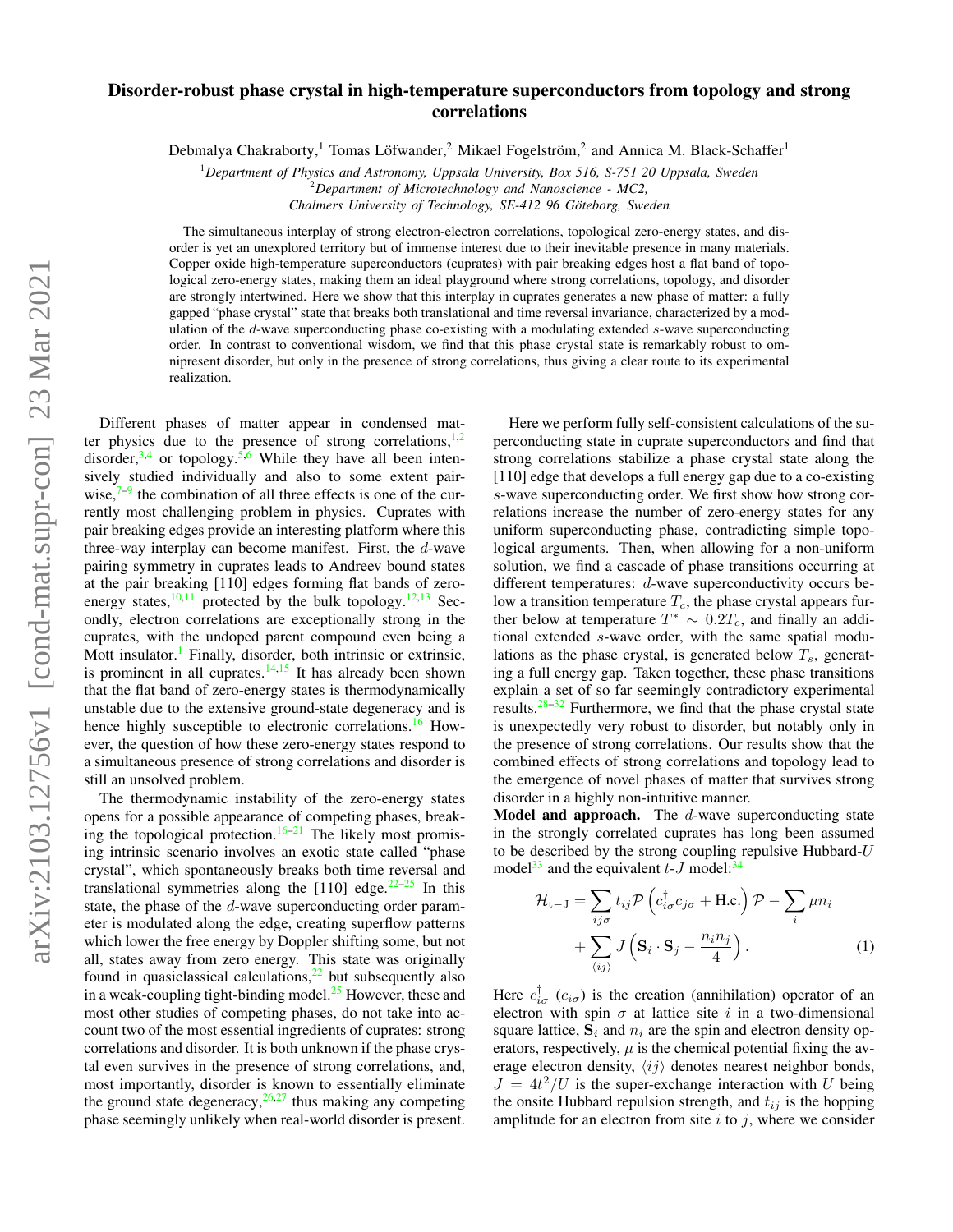

<span id="page-1-0"></span>FIG. 1. **Phase crystals for clean sample.** Color density maps of the phase  $sin(\theta)$  of the local d-wave superconducting pairing amplitude within GIMT (a) and BdG (b) at temperature  $T = 0.01$ .  $x_{\parallel}$  and  $x_{\perp}$  denote distances along and perpendicular to the pair breaking [110] edge, respectively. (c,d) Relative change in the magnitude of the d-wave pairing amplitude, defined as  $\delta |\Delta_d| = \langle |\Delta_d| \rangle_{\rm rms} - |\Delta_d({\rm bulk})|$ , phase  $\langle \sin(\theta) \rangle_{\text{rms}}$ , and relative change in the charge density defined as  $\delta \rho = \langle \rho \rangle_{\text{rms}} - \rho(\text{bulk})$  plotted as a function of  $x_{\perp}$  for GIMT and BdG, respectively. Here  $\langle ... \rangle_{\text{rms}}$  denotes the root mean square average over all the sites in the  $x_{\parallel}$  direction for a fixed  $x_{\perp}$ . (e) Line plots of the phase modulations together with the magnitude of the extended s-wave pairing amplitude  $|\Delta_s|$  at the pair breaking edge. See Methods for remaining parameters.

 $t_{ij} = -t$  for nearest neighbor bonds and  $t_{ij} = t'$  for nextnearest neighbor bonds. For simplicity we express energies in units of  $t$ , lengths in units of the lattice spacing  $a$ , and set  $\hbar = k_B = 1$ . Furthermore, P is the projection operator which prohibits double occupancies on each lattice site due to the strong onsite repulsive  $U$ . The effects of the projection operator can be implemented by the Gutzwiller approximation, where the Hamiltonian parameters are renormalized by statistical factors ensuring no double occupancy. $35$  The Gutzwiller approximation has been verified to agree well with variational Monte Carlo calculations, which treat the effects of the projection exactly,  $36$  in both homogeneous systems  $37,38$  $37,38$  and for bulk impurities. $39$  In the presence of inhomogeneities, such as edges or disorder, the Gutzwiller approximation should be implemented with renormalization factors determined by the local electron density. $40$  In this way, the Gutzwiller approximation becomes a powerful theoretical tool encapsulating the simultaneous effects of strong correlations and inhomo-

geneities.

We perform a Gutzwiller inhomogeneous mean-field theory (GIMT) treatment of the Hamiltonian in Eq.  $(1)$ .<sup>[40](#page-8-21)[,41](#page-8-22)</sup> The super-exchange  $J$  term gives rise to superconductivity with spin-singlet Cooper pairs living on nearest neighbor bonds, which can be represented by the local  $d$ - and extended  $s$ -wave pairing amplitudes:<sup>[40](#page-8-21)</sup>  $\Delta_{d,s}(i) = \sum_{\delta} \epsilon_{i\delta}^{d,s} \Delta_{i}^{\delta}$ , where  $\delta = \pm x, \pm y$  gives the four nearest neighbor directions, while  $\epsilon_{i,\pm x}^{d,s} = 1$  and  $\epsilon_{i,\pm y}^{d,s} = -1, 1$ . We are further interested in the phase  $\theta$  of the d-wave pairing amplitude characterized through  $\Delta_d(i) = |\Delta_d(i)| \exp(i\theta)$ . To quantify the effects of strong correlations, we compare our GIMT results with the results of standard weak-coupling Bogoliubov-de Gennes (BdG) calculations,<sup>[42](#page-8-23)</sup> where the important projection  $P$  in Eq. [\(1\)](#page-0-0) is ignored and the only effect of the correlations is to create superconducting pairing. Finally, we introduce generic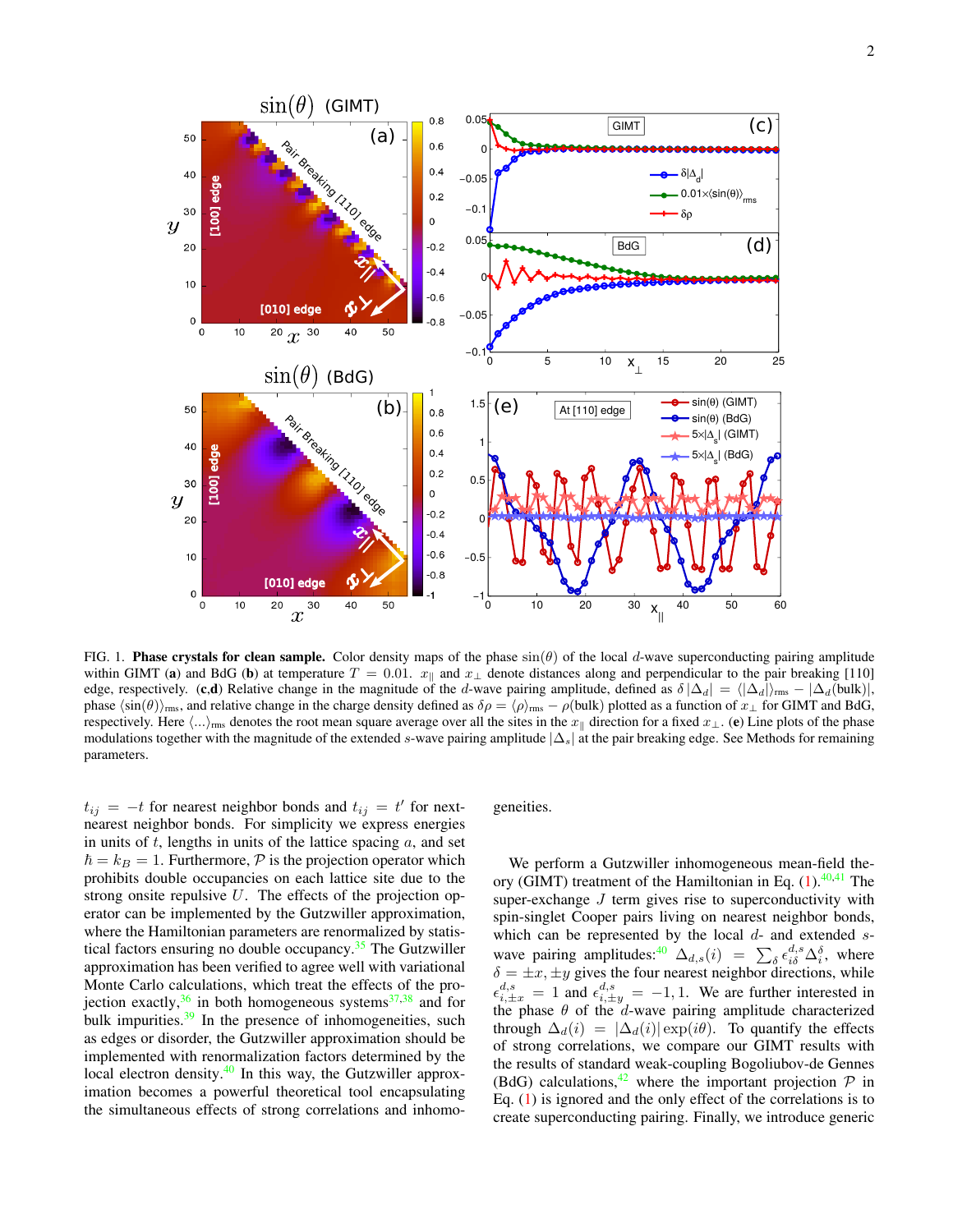non-magnetic disorder by studying

<span id="page-2-1"></span>
$$
\mathcal{H} = \mathcal{H}_{t-J} + \sum_{i} V_i n_i, \tag{2}
$$

where  $V_i$  is a site-dependent non-magnetic impurity potential drawn from a random distribution, such that  $V_i \in$  $[-V/2, V/2]$  uniformly, also known as Anderson disorder. Details of the GIMT and BdG methods, system geometry, and choice of the parameters are given in the Methods section.

Clean superconductor edge. We begin by looking at a clean superconductor with a pair breaking  $[110]$  edge. In Fig.  $1(a,b)$  $1(a,b)$ we show the phase  $\theta$  of the d-wave pairing amplitude of the ground state at a low temperature, obtained with strong correlations within GIMT and as a comparison without strong correlations within BdG. In both cases  $\theta$  acquires distinct and modulating non-zero values near the pair breaking [110] edge, thus breaking both time reversal symmetry and translational symmetry along the [110] edge. These modulations define a phase crystal state,  $^{24}$  $^{24}$  $^{24}$  previously found in the absence of strong correlations in both quasi-classical theory<sup>[22,](#page-8-8)[43](#page-8-25)</sup> and BdG.<sup>[25](#page-8-9)</sup> Clearly, the phase crystal also thrives in the presence of the strong correlations found in the cuprates, and remarkably here also features multiple new distinct properties.

To start characterizing these new properties, we investigate in Fig.  $1(c,d)$  $1(c,d)$  the behavior of the relative change of the magnitude of the d-wave pairing amplitude,  $\delta |\Delta_d|$ , and its phase,  $θ$ , along  $x_⊥$ , i.e. perpendicular to the pair breaking edge. As seen, the length scale  $\lambda_{\perp}$ , at which the phase  $\theta$  decays to its zero bulk value, is the same as the healing length of  $|\Delta_d|$ , with and without strong correlations. But notably,  $\lambda_{\perp}$ is much shorter when we appropriately include strong correlations. Further, we find that  $|\Delta_d|$  is closely following the relative increase  $\delta \rho$  of the charge density always present at the edge within GIMT. This is important because it means that  $\lambda_{\perp}$ is not related to the bulk superconducting coherence length when strong correlations are present. This is in agreement with the healing length of the pairing amplitude around single impurities in the cuprates, which instead depends on the prox-imity to the Mott insulating normal state.<sup>[44](#page-8-26)</sup> In contrast,  $\lambda_{\perp}$ in BdG<sup>[25](#page-8-9)</sup> (and also quasiclassical results<sup>[24](#page-8-24)</sup>) is always related to the superconducting coherence length and has no relation to the charge density fluctuations, as also seen in Fig. [1\(](#page-1-0)d). The strikingly short  $\lambda_{\perp}$  with strong correlations has important consequences for the phase crystal as its modulations along the edge is set by an intricate energy balance: A spatially varying  $\theta$  in the bulk costs kinetic energy, whereas such variations in  $\theta$  along the edge instead lower the free energy through a Doppler shift of the zero-energy states.<sup>[23,](#page-8-27)[24](#page-8-24)</sup> Hence, the very short  $\lambda_{\perp}$  in GIMT automatically gives a very short modulation wavelength of the phase crystal along the edge, as is evident in Fig.  $1(a)$  $1(a)$ .

Another striking feature of strong correlations is the appearance of an extended s-wave pairing amplitude  $|\Delta_s|$  at the edge with a modulation length scale set by that of the phase crystal, as seen in Fig.  $1(e)$  $1(e)$ , while the s-wave amplitude is always negligible in the bulk. We attribute the existence of the swave component to the very short modulation wavelength of the phase crystal as it gives a large number of phase nodes.



<span id="page-2-0"></span>FIG. 2. Thermodynamics for clean sample. Free energy  $\Omega$  calculated in GIMT for phase crystal and uniform phase states as a function of scaled temperature  $T/T_c$ , where  $T_c$  is the d-wave superconducting transition temperature. Green arrow indicates the phase crystal transition temperature  $T^*$ . Upper inset shows the phase transition temperatures  $T^*$  and  $T_s$  obtained by plotting the phase  $\langle \sin(\theta) \rangle_{\text{rms}}$ and extended s-wave pairing amplitude  $\langle |\Delta_s| \rangle_{\text{rms}}$ , respectively, averaged along the [110] edge (a very small temperature-independent value of  $\Delta_s$  of the uniform phase state has been subtracted to extract  $T<sub>s</sub>$ ). Lower inset shows difference in free energy between the phase crystal state,  $\Omega_{\text{pc}}$ , and the metastable uniform phase state,  $\Omega_{\text{ms}}$ , within GIMT and BdG. The energy jump in GIMT near  $T = T^*$ is mainly from the internal energy  $E_{\rm g}$ .

These nodes lead to some zero-energy states still persisting in the phase crystal, although their degeneracy is reduced. At low enough temperatures, these remaining zero-energy states make the system thermodynamically unstable, with the consequence that the extended s-wave state is developed, gapping out the last states and generating a full energy gap. Ignoring strong correlations, the phase crystal modulation wavelength is longer, no extended s-wave pairing amplitude emerges, and consequently the energy spectrum is never fully gapped.<sup>[22,](#page-8-8)[25](#page-8-9)</sup>

Having found a phase crystal state with accompanied swave pairing at low temperature in the cuprate superconductors, we next investigate how this exotic state develops with temperature and, in particular, how it compares with a uniform state (say  $\theta = 0$ ) throughout the superconductor, as that is also a viable superconducting solution to Eq.  $(1)$ . In order to investigate the thermodynamic properties, we calculate the free energy  $\Omega = E_{\rm g} - TS$ , where  $E_{\rm g}$  is the internal energy corresponding of the Hamiltonian Eq.  $(1)$  and S is the entropy (see Methods). In Fig. [2](#page-2-0) we plot  $\Omega$  for both the phase crystal state and the uniform phase state. The phase crystal state has a lower free energy than the uniform phase state for all temperatures below  $T^*$ . Thus,  $T^*$  defines the transition temperature of the phase crystal state, with its spontaneous breaking of both time reversal and translational symmetry. At an even lower  $T = T_s$ , the phase crystal free energy shows a marked downturn. This temperature corresponds to the appearance of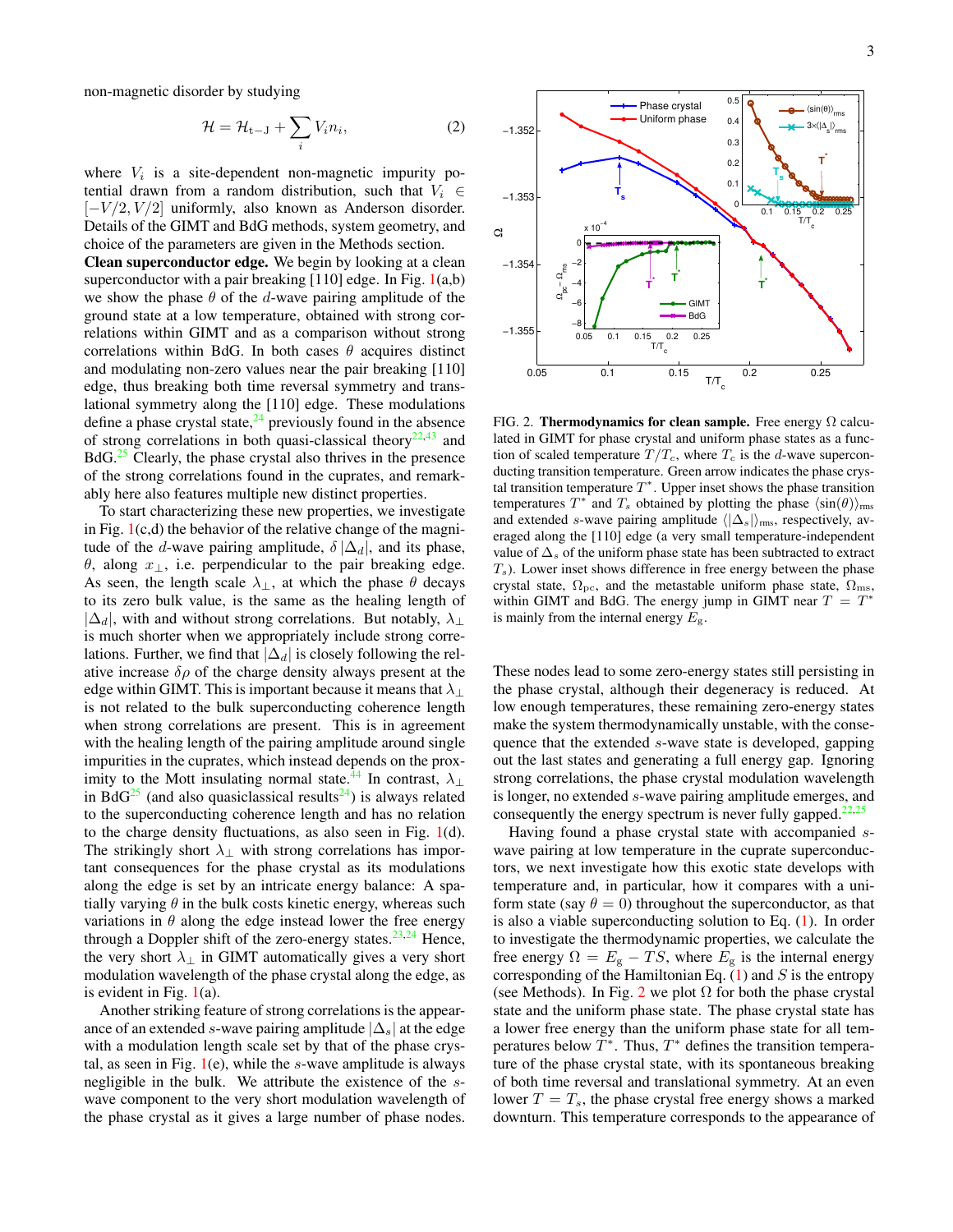

<span id="page-3-0"></span>FIG. 3. Distribution of low-energy eigenvalues for clean sample. Eigenvalues  $E_n$  within GIMT and BdG in the uniform phase (a) and phase crystal (b) states at a low temperature,  $T = 0.08T_c$  $T_s < T^*$ . Strong correlations generate a higher number of zeroenergy states in the uniform phase in (a). The phase crystal state shifts most zero-energy states to finite energies within both BdG and GIMT, but GIMT displays larger shifts and a full energy gap  $(\min{E_n} = 0.006)$  due to the formation of co-existing s-wave state. Here, the eigenindex  $n$  is shifted by the total number of lattice sites N.

the modulating s-wave pairing inside the phase crystal state, see upper inset in Fig. [2.](#page-2-0) Finally, to understand the effects of strong correlations on the stability of the phase crystal state, we show the free energy difference between the phase crystal state and the (metastable) uniform phase state in the lower inset of Fig. [2](#page-2-0) for both GIMT and BdG calculations. The energy gain due to the formation of the phase crystals is much larger in GIMT compared to BdG. Also, as indicated by arrows,  $T^*(\text{GIMT}) > T^*(\text{BdG})$ . Both the large free energy gain and the higher  $T^*$  demonstrate that the strong correlations give a notably enhanced thermodynamic stability of the phase crystal state.

The remarkably increased thermodynamic stability of the phase crystal state with strong correlations can be understood by looking at the eigenvalues of the Hamiltonian Eq. [\(1\)](#page-0-0). In Fig. [3](#page-3-0) we plot the distribution of the low-energy eigenvalues  $E_n$ , where *n* is the eigenindex, at a low temperature, for both the phase crystal and metastable uniform phase states and with and without strong correlations. In the uniform phase state the number of zero-energy states is significantly increased with strong correlations, and, as a consequence, the uniform phase state becomes energetically even more unstable. We can relate this increase of the number of zero-energy states to a notable increase in the charge density at the edge always found when including strong correlations within GIMT but not in BdG, see Supplementary Material (SM). Notably, this result invalidates straightforward use of the bulk-boundary correspondence, which is used in non-interacting topological systems to directly connect bulk properties to the number of zero-energy edge states.<sup>[13,](#page-8-3)[45](#page-8-28)</sup> Using this correspondence for the [110] edge of a d-wave superconductor, the number of zero-energy edge states should be equal to the number of states in the region of the edge Brillouin zone bounded by the projections of the superconducting nodes in the bulk band structure.<sup>[16](#page-8-6)</sup> However, the change in the edge charge density when including strong correlation effects results in a different effective band structure at the edge compared to that of the bulk. As a consequence, the number of zero-energy edge states are not set by the bulk properties, but is instead related to the edge charge density, and it is thus not correct to apply a bulk-boundary correspondence that only considers the bulk band structure, see SM for additional details. This is a clear example of strong correlations invalidating simple topological arguments.

In the phase crystal state, eigenvalues are shifted to higher energies, see Fig.  $3(b)$  $3(b)$ , making it the ground state below  $T^*$  in both GIMT and BdG. However, there are two crucial effects of strong correlations. First, due to the presence of the extended s-wave order, the GIMT phase crystal state features a full energy gap below  $T_s$ , while there are always zero-energy states present in BdG calculations. Secondly, even above the energy gap, the eigenvalues are at higher energies in GIMT compared to in BdG, and also display a moderate temperature dependence, see SM for additional data. These two effects, combined with the increased number of zero-energy states in the GIMT uniform phase state, all contribute to making the phase crystal state heavily preferred in the presence of strong correlations. We thus find that strong electronic correlations are crucial to generate both the correct stability and the full energy gap of the phase crystal state.

Dirty superconductor edge. After having established a fully gapped phase crystal state at pair breaking edges of clean d-wave superconductors when accounting for strong correlations, we turn to another important aspect of cuprate superconductors, that of disorder. The bulk both possesses intrinsic  $disorder<sup>14</sup>$  $disorder<sup>14</sup>$  $disorder<sup>14</sup>$  and disorder is generated with chemical substitution and doping. $15$  For systems with edges, disorder is even more important as it inevitably appears while preparing any edge. Since we are here primarily interested in edge properties, we only consider non-magnetic disorder for which the bulk d-wave superconducting state has been shown to be robust when including strong correlation effects. $40,41,46$  $40,41,46$  $40,41,46$ 

In Fig.  $4(a,b)$  $4(a,b)$  we show the evolution of the phase of the d-wave pairing amplitude at a temperature within the phase crystal state for different disorder strengths  $V$ . The phase modulations near the pair breaking edge persist in the whole range from weak to strong disorder strength  $V = 1.5$ . This is also seen in the line plots of the phase at the pair breaking edge in Fig. [4\(](#page-4-0)c). Moreover, the disorder averaged values of the phase crystal transition temperature  $T^*$  and the accompanying extended s-wave transition temperature  $T_s$  also remain constant with disorder, see Fig. [4\(](#page-4-0)d). Thus, the phase crystal state is remarkably robust to disorder when strong correlations are appropriately included. The almost complete dis-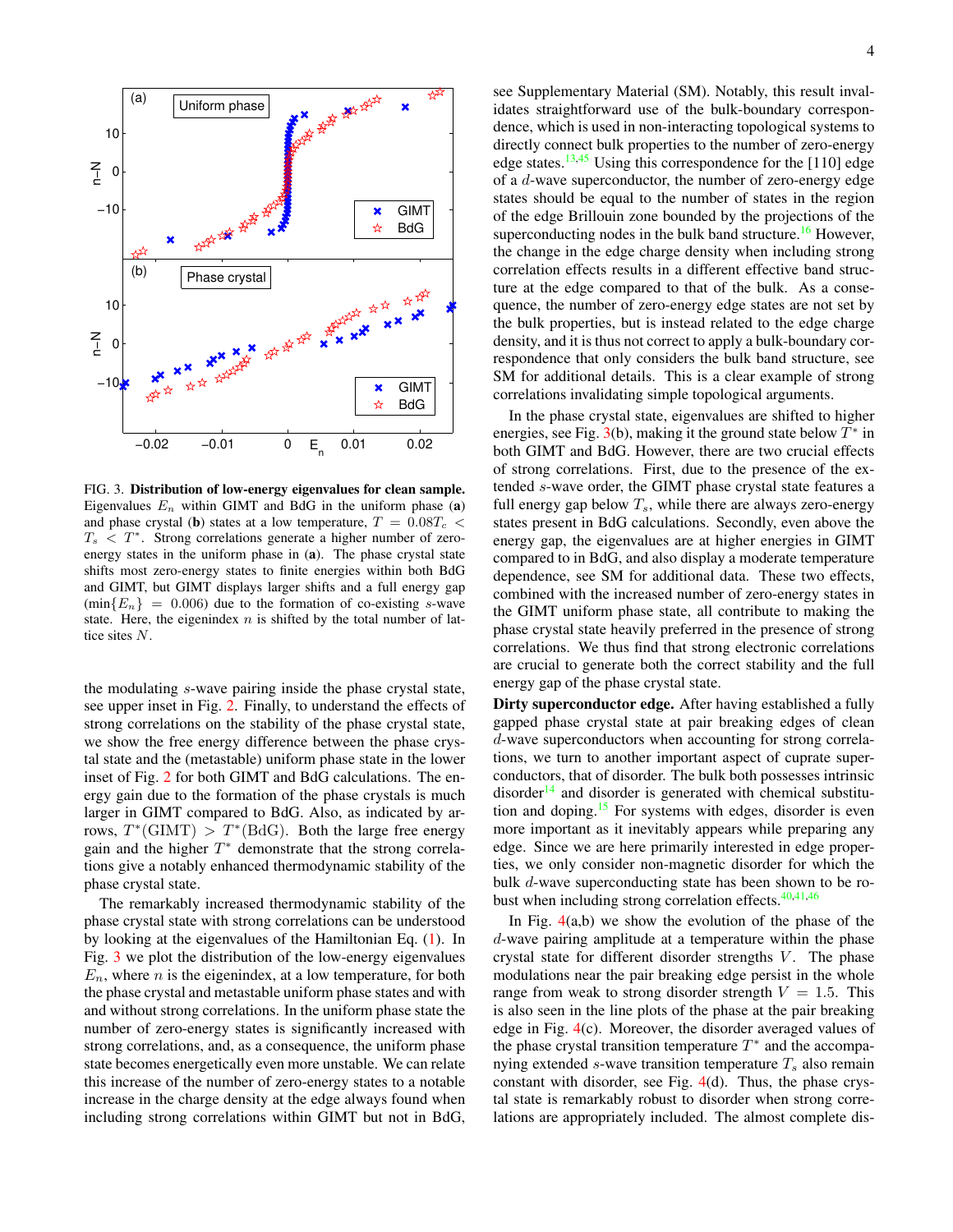

<span id="page-4-0"></span>FIG. 4. Phase crystals for disordered sample. Color density maps of  $sin(\theta)$  in both GIMT (a,b) and BdG (e) for  $T = 0.32T^* < T_s$ . Line plots of the phase modulations along the pair breaking [110] edge as a function of  $x_{\parallel}$  are shown for GIMT (c) and BdG (f) for different disorder strengths V. The phase crystal is stable even in the presence of strong disorder within GIMT but does not survive even moderately weak disorder if strong correlation effects are not included. Phase crystal transition temperature T<sup>\*</sup> and extended s-wave transition temperature  $T_s$  are shown in (d), averaged over five disorder configurations, both scaled by the  $V=0$  superconducting transition temperature  $T_c^0$ . Error bars indicate the standard deviation about the mean disorder averaged value.

order insensitivity of the phase crystal is very surprising. It is true that strong correlations have previously been seen to be the reason for the robustness of  $d$ -wave superconductors to disorder, $40,41,46$  $40,41,46$  $40,41,46$  but this robustness has always involved the magnitude of the pairing amplitude. In contrast, the phase crystal state exists only near pair breaking edges where the magnitude is suppressed and it is here instead the superconducting phase that is completely robust to disorder.

To further imprint the importance of strong correlations for the disorder robustness, we plot in Fig.  $4(e,f)$  $4(e,f)$  the phase of the d-wave pairing amplitude obtained within BdG for  $V =$ 0.5. Even for this relatively weak  $V = 0.5$ , where bulk dwave superconductivity clearly still thrives, $^{41}$  $^{41}$  $^{41}$  the edge phase modulations are almost completely disrupted. Thus, in the absence of strong correlations, the phase crystal state is clearly extremely sensitive to disorder, much more so than the bulk d-wave state. This further emphasizes the remarkable role of strong correlations in the stability of the phase crystal state. We have verified that these results hold also for other models of disorder, see SM.

The disorder robustness of the phase crystal state is even

more surprising if we consider the energetic origin of the phase crystal state: a large degeneracy of zero-energy states in the uniform phase state. It has recently been shown using both T-matrix calculations<sup>[26](#page-8-10)</sup> and topological arguments<sup>[27](#page-8-11)</sup> that disorder generally weakens zero-energy state degeneracies. This we also see in the uniform phase state in Fig.  $5(a)$  $5(a)$ , where we plot the low-energy eigenvalues  $E_n$ . In the uniform state, the spectrum of eigenvalues is dramatically changed by disorder and the number of zero-energy states is indeed dramatically reduced. Based on this, we would naively expect that the phase crystal state would quickly disappear with increasing disorder. Instead, we see that disorder has very little effect on the phase crystal states and its low-energy states, when we appropriately include strong correlation effects in Fig. [5\(](#page-5-0)a). As a consequence, the energy gain due to the formation of the phase crystal state is still higher than the disorder-induced shift of the energy spectrum in the uniform phase state. This results in the phase crystal state being robust to disorder in the presence of strong correlations, even though the degeneracy of the zero-energy states in the uniform state is nearly eliminated. In contrast to the disorder robustness when strong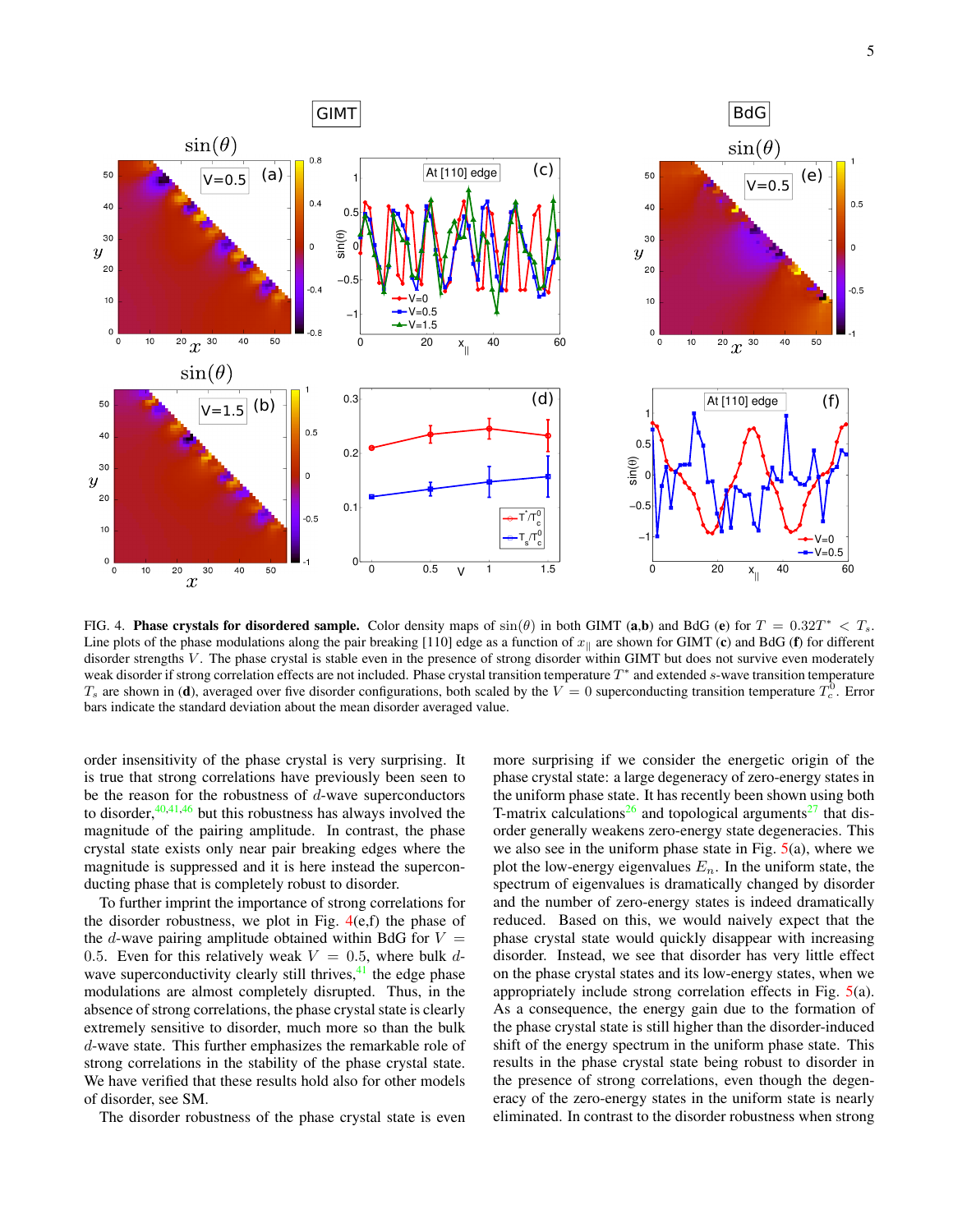

<span id="page-5-0"></span>FIG. 5. Distribution of low-energy eigenvalues for disordered sample. Eigenvalues  $E_n$  within GIMT (a) and BdG (b) at the same temperature as in Fig. [4,](#page-4-0) with stars (circles) for the phase crystal (uniform phase) state at different disorder strengths  $V$ . The phase crystal state within GIMT in (a) is stable for all  $V$ , while the eigenvalues for the phase crystal and uniform phase states almost overlap within BdG in (b), corroborating the fact that the phase crystal does not survive disorder when strong correlations are ignored.

correlations are appropriately included, we find in Fig. [5\(](#page-5-0)b) that the BdG eigenspectra of the uniform and phase crystal states start to overlap even for small disorder. As a result, the formation of a phase crystal state does not reduce the total free energy and thus the phase crystal state is destroyed even at weak disorder when strong correlations are ignored.

Our results demonstrate that the combined effects of strong correlations, topology, and disorder can be very non-intuitive. The phase crystal state, which initially is formed due to a large degeneracy of topologically protected zero-energy states, is extremely robust to disorder but only in the presence of strong correlations. This result holds even though the original degeneracy of the zero-energy states is drastically reduced by the disorder.

Discussion. The strong disorder robustness of the phase crystal state in strongly correlated superconductors makes it a very promising candidate for finally explaining the physics of boundaries and edges in the cuprate superconductors. In particular, our findings have direct experimental application in superconducting devices since the presence of zeroenergy edge states found without the phase crystal state would significantly affect transport properties. In fact, different experiments on cuprate devices have for a long time given contradictory results, with no viable theoretical explanation. At intermediate temperatures, tunneling experiments across cuprate-normal metal junctions unanimously see a large zero-bias conductance peak. $10,47$  $10,47$  However, at lower temperatures, some experiments reveal a full gap in the tunneling spectra, $28-30$  $28-30$  whereas others only see a temperatureindependent broadening,  $31,32$  $31,32$  i.e. broadening beyond the standard Fermi-Dirac distribution, of the zero-bias conductance peak. A set of theories, based on either spontaneous formation of subdominant  $s$ -wave superconducting order,<sup>[19,](#page-8-33)[20](#page-8-34)</sup> magnetic order,  $16,17$  $16,17$  or supercurrents all give only a split in the zero-energy density of states. On the other hand, a phase crystal state in the absence of strong correlations only gives a temperature-independent broadening of the zeroenergy states. $22$  Based on our results, the phase crystal in the cuprate superconductors can explain all experimental results: At high temperatures the zero-energy states of the uniform phase state persist. At a lower temperature  $T^*$ , a phase crystal state develops that induces a temperature-independent broadening of the lowest energy states. Finally, at an even lower temperature  $T_s$ , an additional s-wave component appears causing a full energy gap to develop. Thus it is very feasible to measure across different devices (with different  $T^*$ and  $T<sub>s</sub>$  due to microscopic details) both a full energy gap and a temperature-independent broadening of the zero-bias conductance peak at low temperatures, while intermediate temperatures consistently show the large zero-bias peak of the uniform state. Thus our findings likely resolve this long-standing experimental dichotomy and provide future guidelines for the design of superconducting devices.

The disorder robustness of the phase crystal state is also remarkable from another point of view. Conventional s-wave superconductors have for a long time been known to be highly robust against disorder thanks to the celebrated Anderson's theorem.[48](#page-8-37) In the presence of strong correlations, an analogy of the Anderson's theorem has recently been constructed for  $d$ -wave superconductors.<sup>[49](#page-8-38)</sup> However, these are both only concerning the magnitude of the superconducting pairing. The phase crystal state on the other hand is characterized by its strong modulation of the phase of the superconducting pairing and it only exists in regions where the magnitude is suppressed. Thus there exists no reason to expect a phase crystal state to be anything but unstable towards disorder. This is also true in the absence of strong correlations, because as we show, it is exactly strong correlations that stabilizes the phase crystal state to the degree it can be present in a real material. Since disorder robustness is often used to predict the underlying pairing symmetry of various superconductors, our findings can additionally play a pivotal role in determining the pairing symmetry of newly discovered superconductors like the nickelates or twisted bilayer graphene, where electronic correlations are considered to be extremely strong. $50,51$  $50,51$ 

## Methods

In this section, we first provide details of the two methods, GIMT and BdG, implemented to solve the Hamiltonian in Eq. [\(2\)](#page-2-1) to extract the self-consistent superconducting pairing amplitude, eigenvalues, and thermodynamic quantities. Then we provide values and motivations for the lattice geometry and different parameters used to obtain the results.

GIMT. Solving the (disordered) 't-J' Hamiltonian in Eq. [\(2\)](#page-2-1) re-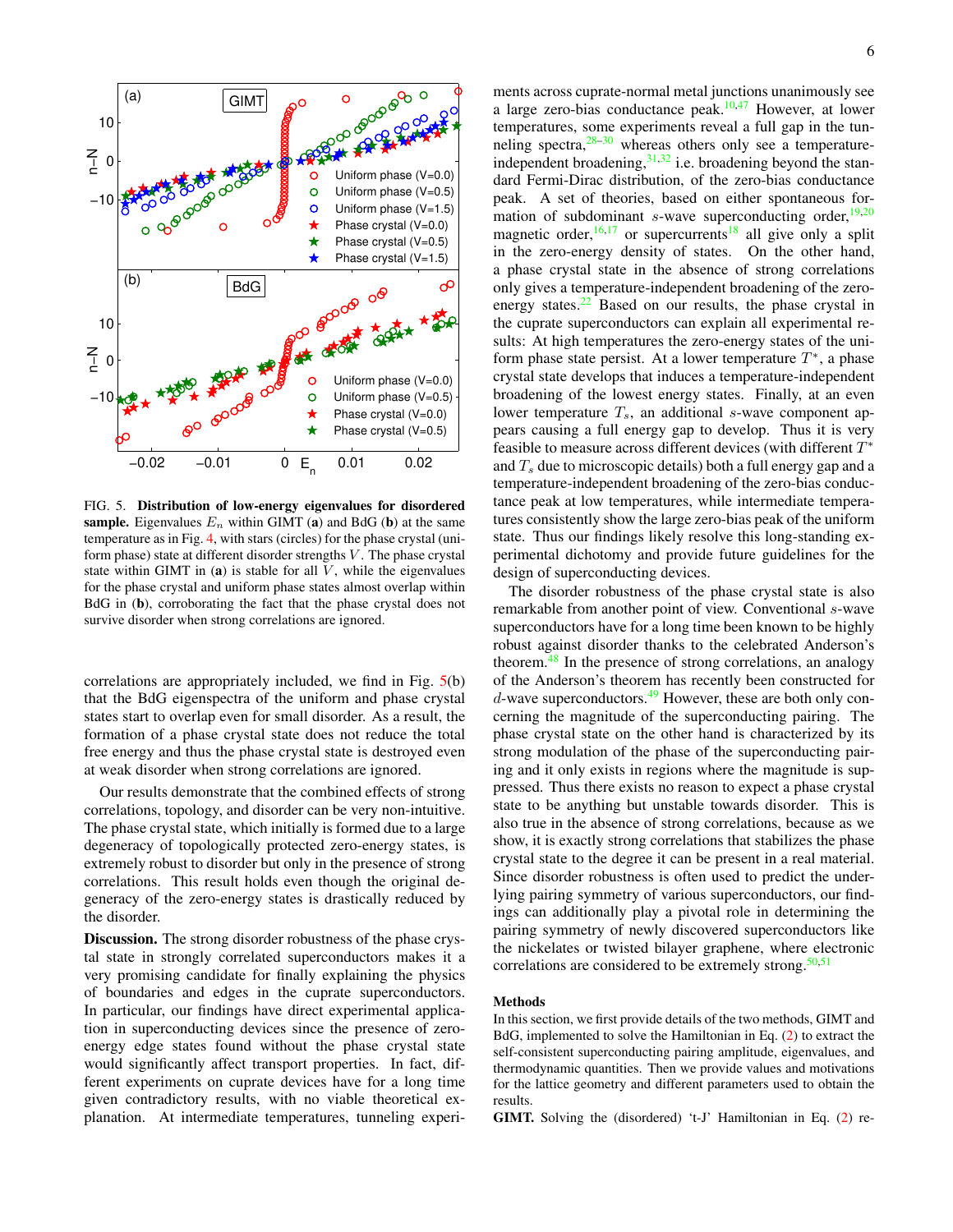quires handling the projection operators that prohibit formation of double occupancy on any lattice site. Within the Gutzwiller inhomogeneous mean-field theory (GIMT) the effects of this projection is treated locally, i.e. at each site, using the Gutzwiller approximation. To implement the Gutzwiller approximation, we first con-sider the Gutzwiller wave function<sup>[34,](#page-8-15)[36,](#page-8-17)[52](#page-8-41)</sup>  $|\psi\rangle = \mathcal{P}|\psi_0\rangle$ , where  $|\psi_0\rangle$ is the ground state wave function in the Hilbert space that allows double-occupancy and  $P$  is the projection operator:  $P = \prod_i P_i$ , with  $P_i = \gamma_i^{n_i/2} (1 - n_i \uparrow n_i)$ , where  $\gamma_i$  are the local fugacity factors<sup>[38](#page-8-19)</sup> obtained by demanding conservation of the local electron densities. Expectation values of a general operator  $O$  are likewise  $\langle O \rangle_0 = \langle \psi_0 | O | \psi_0 \rangle / \langle \psi_0 | \psi_0 \rangle$  and  $\langle O \rangle = \langle \psi | O | \psi \rangle / \langle \psi | \psi \rangle$  in the unprojected and projected Hilbert space, respectively. Within the Gutzwiller approximation, expectation values of the different terms of the Hamiltonian Eq. [\(2\)](#page-2-1) are assumed to be related by  $35,53,54$  $35,53,54$  $35,53,54$ 

<span id="page-6-0"></span>
$$
\langle c_{i\sigma}^{\dagger} c_{j\sigma} \rangle \approx g_{ij}^{t} \langle c_{i\sigma}^{\dagger} c_{j\sigma} \rangle_{0},
$$
  

$$
\langle \mathbf{S}_{i} \cdot \mathbf{S}_{j} \rangle \approx g_{ij}^{J} \langle \mathbf{S}_{i} \cdot \mathbf{S}_{j} \rangle_{0}, \quad \langle n_{i} n_{j} \rangle \approx \langle n_{i} n_{j} \rangle_{0},
$$
 (3)

where  $g_{ij}^t$  and  $g_{ij}^J$  are known as the Gutzwiller renormalization factors. In the absence of magnetic order and ignoring intersite correlations,  $g_{ij}^t$  and  $g_{ij}^J$  are given in terms of the local hole doping  $x_i:$ <sup>[38,](#page-8-19)[40](#page-8-21)</sup>

<span id="page-6-4"></span>
$$
g_{ij}^t = \sqrt{\frac{4x_ix_j}{(1+x_i)(1+x_j)}} \text{ and } g_{ij}^J = \frac{4}{(1+x_i)(1+x_j)}.
$$
 (4)

Using the relations obtained by the Gutzwiller approximation in Eq. [\(3\)](#page-6-0), the internal energy of the Hamiltonian in Eq. [\(2\)](#page-2-1),  $E_{\rm g}$  =  $\langle \psi_0 | \mathcal{H} | \psi_0 \rangle$ , can be expressed as

<span id="page-6-1"></span>
$$
E_{\rm g} = \sum_{ij} 2t_{ij} g_{ij}^t \left( \tau_{ij} + \tau_{ij}^* \right) + \sum_i \left( V_i - \mu \right) \rho_i
$$
  

$$
- \frac{J}{2} \sum_{\langle ij \rangle} \left\{ \left( 3g_{ij}^J - 1 \right) |\tau_{ij}|^2 + \frac{\rho_i \rho_j}{2} + \frac{\left( 3g_{ij}^J + 1 \right)}{4} |\Delta_{ij}|^2 \right\},\tag{5}
$$

where  $\rho_i = \sum_{\sigma} \langle n_{i\sigma} \rangle = \sum_{\sigma} \langle n_{i\sigma} \rangle_0$  is the local electron density,  $\Delta_{ij} = \langle c_{j\downarrow} c_{i\uparrow}\rangle_0 - \langle c_{j\uparrow} c_{i\downarrow}\rangle_0$  is the spin-singlet Cooper pairing amplitude on each nearest neighbor bond, and  $\tau_{ij} = \langle c_{i\downarrow}^{\dagger} c_{j\downarrow} \rangle_0 =$  $\langle c_{i\uparrow}^{\dagger} c_{j\uparrow} \rangle_0$  is the particle-hole bond expectation value. The local doping is given by  $x_i = 1 - \rho_i$ . In writing Eq. [\(5\)](#page-6-1), we assume full spin rotational symmetry (due to no magnetic order) and no spin-triplet superconducting order, both appropriate for cuprate superconductors. Finally, the extremum of  $E<sub>g</sub>$  with respect to the different mean-field variables gives the GIMT Hamiltonian $39,41,55-57$  $39,41,55-57$  $39,41,55-57$  $39,41,55-57$ 

<span id="page-6-2"></span>
$$
\mathcal{H}_{\text{GIMT}} = \sum_{ij\sigma} \frac{\partial E_{\text{g}}}{\partial \tau_{ij}} c_{i\sigma}^{\dagger} c_{j\sigma} + \text{H.c.}
$$

$$
+ \sum_{ij} \frac{\partial E_{\text{g}}}{\partial \Delta_{ij}} \left( c_{i\uparrow}^{\dagger} c_{j\downarrow}^{\dagger} - c_{i\downarrow}^{\dagger} c_{j\uparrow}^{\dagger} \right) + \text{H.c.} + \sum_{i} \frac{\partial E_{\text{g}}}{\partial \rho_{i}} n_{i}, \quad (6)
$$

which, when combining Eqs.  $(5)$  and  $(6)$ , can be written as

<span id="page-6-5"></span>
$$
\mathcal{H}_{\text{GIMT}} = \sum_{i,\delta,\sigma} \left\{ -t g_{i,i+\delta}^t - W_{i\delta}^{\text{FS}} \right\} c_{i\sigma}^\dagger c_{i+\delta\sigma} \n+ \sum_{i,\tilde{\delta},\sigma} t' g_{i,i+\tilde{\delta}}^t c_{i\sigma}^\dagger c_{i+\tilde{\delta}\sigma} + \sum_i \left( V_i - \mu + \mu_i^{\text{HS}} \right) n_i \n- \sum_{i,\delta} \left\{ \frac{J (3 g_{i,i+\delta}^J + 1)}{16} \Delta_i^\delta \left( c_{i\uparrow}^\dagger c_{i+\delta\downarrow}^\dagger + c_{i+\delta\uparrow}^\dagger c_{i\downarrow}^\dagger \right) + \text{H.c.} \right\} \langle 7 \rangle
$$

where now nearest neighbor sites of i are denoted as  $j = i + \delta$ ,  $\delta = \pm x, \pm y$ , and the next-nearest neighbor sites as  $j = i + \delta$ ,  $\tilde{\delta} = \pm (x \pm y)$ . Consequently,  $\Delta_{ij}$ , which resides on nearest neighbor bonds, is denoted as  $\Delta_i^{\delta}$ , and similarly for  $\tau$ . Here,  $W_{i\delta}^{\text{FS}}$  and  $\mu_i^{\text{HS}}$ are the Fock and Hartree shifts, respectively, given by

<span id="page-6-3"></span>
$$
W_{i\delta}^{\text{FS}} = \frac{J}{4} \left( 3g_{i,i+\delta}^{J} - 1 \right) \tau_i^{\delta},
$$
  
\n
$$
\mu_i^{\text{HS}} = -2t \sum_{\delta} \frac{\partial g_{i,i+\delta}^{t}}{\partial \rho_i} \left( \tau_i^{\delta} + (\tau_i^{\delta})^* \right)
$$
  
\n
$$
+ 2t' \sum_{\delta} \frac{\partial g_{i,i+\delta}^{t}}{\partial \rho_i} \left( \tau_i^{\delta} + (\tau_i^{\delta})^* \right)
$$
  
\n
$$
- \frac{3J}{2} \sum_{\delta} \frac{\partial g_{i,i+\delta}^{J}}{\partial \rho_i} \left( \frac{1}{4} \left| \Delta_i^{\delta} \right|^2 + \left| \tau_i^{\delta} \right|^2 \right)
$$
  
\n
$$
- \frac{J}{4} \sum_{\delta} \rho_{i+\delta}.
$$
  
\n(8)

The derivatives of the Gutzwiller factors in Eq. [\(8\)](#page-6-3) are calculated analytically using the expressions in Eq. [\(4\)](#page-6-4).

The mean-field Hamiltonian  $\mathcal{H}_{\text{GIMT}}$  in Eq. [\(7\)](#page-6-5) is diagonal-ized using the Bogoliubov-de Gennes transformations,<sup>[42](#page-8-23)</sup>  $c_{i\sigma}$  = ized using the Bogoliubov-de Gennes transformations,<sup>42</sup>  $c_{i\sigma} = \sum_n (\gamma_{n\sigma} u_{i,n} - \sigma \gamma_{n\bar{\sigma}}^{\dagger} v_{i,n}^*),$  where  $\gamma_{n\sigma}^{\dagger}$  and  $\gamma_{n\sigma}$  are the creation and annihilation operators of the Bogoliubov quasiparticles and  $u_{i,n}$  and  $v_{i,n}^*$  the eigenfunctions with eigenvalues  $E_n$ . The resulting eigensystem is then solved self-consistently for all independent local variables:  $\Delta_i^{+x}$ ,  $\Delta_i^{+y}$ ,  $\tau_i^{+x}$ ,  $\tau_i^{+y}$ ,  $\tau_i^{y+x}$ ,  $\tau_i^{y-x}$  and  $\rho_i$ . Finally, in order to analyze the pairing amplitude we project  $\Delta_i^{\delta}$  on its local d- and swave components  $\Delta_{d,s}(i)$  as outlined in the main text. In this work we always report on the superconducting pairing amplitudes  $\Delta_i^{\delta}$ , as is commonly done in GIMT calculations,  $\frac{40,41,56,57}{40}$  $\frac{40,41,56,57}{40}$  $\frac{40,41,56,57}{40}$  $\frac{40,41,56,57}{40}$  $\frac{40,41,56,57}{40}$  $\frac{40,41,56,57}{40}$  while technically the superconducting order parameter is given by  $g_{i,i+\delta}^t \Delta_i^{\delta}$ .<sup>[35](#page-8-16)[,58](#page-8-47)</sup>

With both  $\Delta_i^{\delta}$  and  $\tau_i^{\delta}$  possibly being complex-valued, we obtain self-consistency on both the real and the imaginary parts. A crucial aspect in this process is the initial guess of the self-consistent variables. With real-valued inputs for  $\Delta_i^{\delta}$  and  $\tau_i^{\delta}$ , the solution always converges to a real  $\Delta_i^{\delta}$ . Thus, a purely real  $\Delta_i^{\delta}$  is always a solution of the Hamiltonian, albeit it might not be the ground state. In order to converge to the true ground state, that might also include complex values of  $\Delta_i^{\delta}$ , complex-valued initial guesses of either  $\Delta_i^{\delta}$  or  $\tau_i^{\delta}$  are essential. We have tried many different inputs as starting guesses. All results for the phase crystal state reported in this work are obtained using completely random complex initial inputs for both the amplitude and phase of  $\Delta_i^{\delta}$ , while the uniform phase state is obtained using completely random real-valued amplitude inputs with zero phase. Finally, to compare the thermodynamic stability of different solutions and determine the ground state, we calculate the free energy  $\Omega =$  $E_{\rm g}$  – TS, where  $E_{\rm g}$  is given by Eq. [\(5\)](#page-6-1) and S is the entropy given by  $S = -2\sum_{n} [f(E_n) \ln f(E_n) + (1 - f(E_n)) \ln (1 - f(E_n))],$ where  $f$  is the Fermi-Dirac distribution function.

BdG. To identify the effects of strong electronic correlations, we compare the results of GIMT with a standard Bogoliubov-de Gennes  $(BdG)$  calculation,<sup>[42](#page-8-23)</sup> where the sole effect of the correlations becomes the creation of the superconducting pairing amplitude. Within the BdG method, the (disordered) 't-J' model Eq. [\(2\)](#page-2-1) is thus solved by ignoring the effects of projection, i.e., the Hilbert space does not have any restriction on the formation of double occupancy, and mean-field decoupling of the super-exchange interaction term is only performed in the Cooper pairing channel. As a consequence, the BdG method does not capture the no-double occupancy constraint imposed by the strong correlations, nor does it include the Hartree  $(\mu_i^{\text{HS}})$  and Fock  $(W_{i\delta}^{\text{FS}})$  shifts also given by the strong correlations.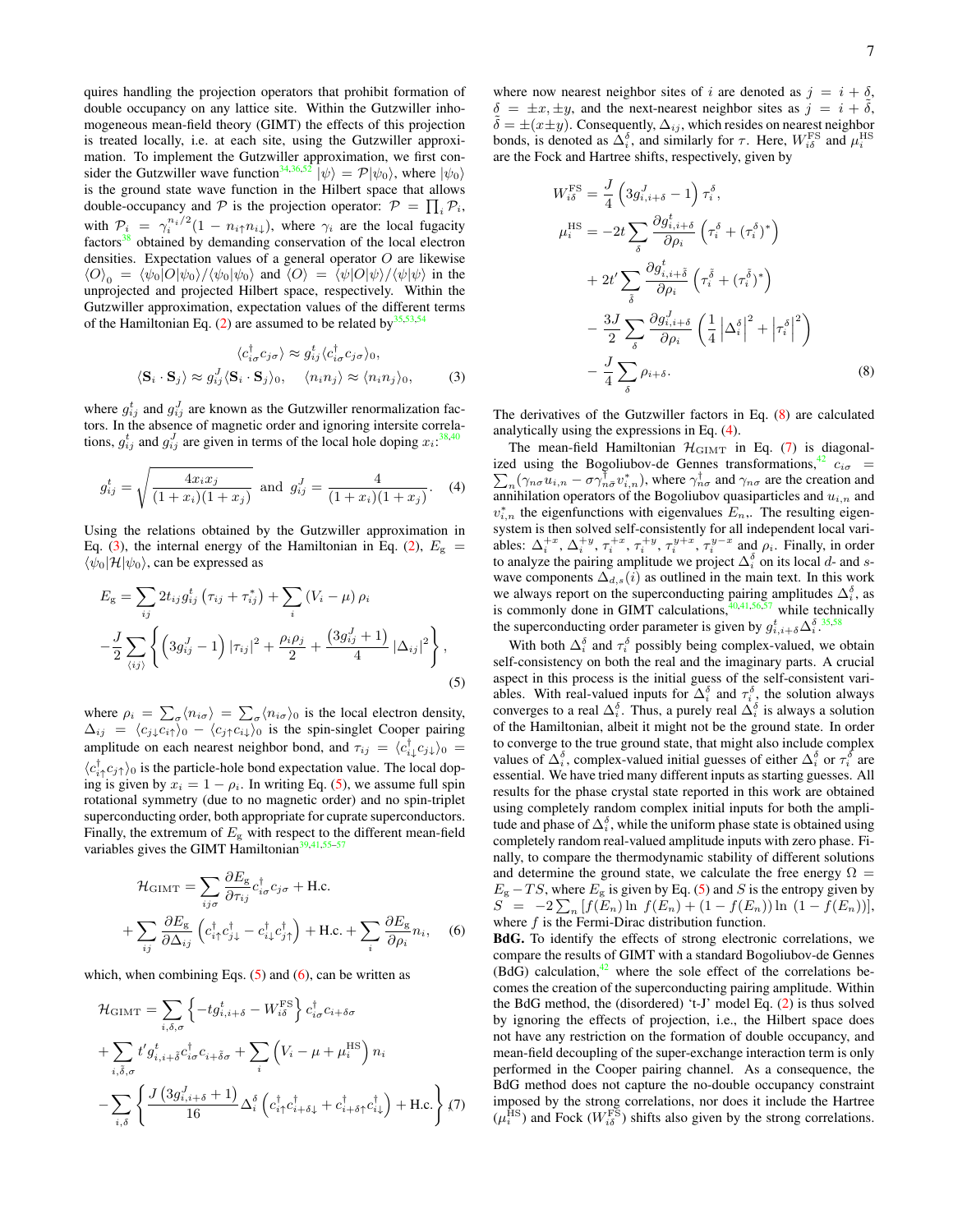

<span id="page-7-8"></span>FIG. 6. Schematic of lattice geometry. Sites (blue) arranged in a square lattice with red and green colors indicating opposite signs of the d-wave superconducting pairing amplitude residing on each bond in the bulk. The [110] edge is pair breaking for such superconducting pairing and is shown with a dashed line, while the [010] and [100] edges are non-pair breaking. Kinks indicate that the actual number of lattice sites considered is much larger than what is included in this schematic.

However, the lattice scale effects (short wavelength fluctuations) that are relevant for high-temperature superconductors with short superconducting coherence lengths are still included in a BdG solution. The resulting BdG mean-field Hamiltonian is given by

<span id="page-7-9"></span>
$$
\mathcal{H}_{\text{BdG}} = \sum_{i,\delta,\sigma} -tc_{i\sigma}^{\dagger} c_{i+\delta\sigma} + \sum_{i,\tilde{\delta},\sigma} t' c_{i\sigma}^{\dagger} c_{i+\tilde{\delta}\sigma} + \sum_{i} (V_i - \mu) n_i
$$

$$
-\sum_{i,\delta} \left\{ \frac{J}{4} \Delta_i^{\delta} \left( c_{i\uparrow}^{\dagger} c_{i+\delta\downarrow}^{\dagger} + c_{i+\delta\uparrow}^{\dagger} c_{i\downarrow}^{\dagger} \right) + \text{H.c.} \right\}.
$$
(9)

Practically this BdG Hamiltonian is obtained by setting the Gutzwiller factors  $g_{ij}^t$  and  $g_{ij}^J$  to unity and ignoring the Hartree  $(\mu_i^{\text{HS}})$ and Fock ( $W_{i\delta}^{\text{FS}}$ ) shifts in the GIMT Hamiltonian in Eq. [\(7\)](#page-6-5). Then, we follow the same iterative self-consistency treatment as in GIMT, but here self-consistency is only needed for  $\Delta_i^{\delta}$ .

Lattice geometry. We primarily consider the lattice geometry shown in Fig. [6](#page-7-8), using  $N = 1926$  lattice points. This particular lattice geometry gives us an optimum length for the [110] edge (dashed line in Fig. [6](#page-7-8)) with minimum interference from other edges. This is important since the [110] edge is pair breaking for d-wave pairing on nearest neighbor bonds (technically  $d_{x^2-y^2}$  symmetry, but here abbreviated as d-wave) as the Andreev reflection at this edge mixes opposite signs of the superconducting pairing amplitudes. We have also performed calculations for other system sizes with similar qualitative outcomes, provided the [110] edge is long enough to host multiple modulations of the phase crystal state.

**Parameters.** Within GIMT we set  $t = 1$  and  $t' = 0.5$  to mimic a normal-state band with Fermi velocities at the anti-nodes being very similar to the nodal ones, which is the case for cuprate materials such as  $Bi_2Sr_2CaCu_2O_{8+x}$  (BSCCO),<sup>[59](#page-8-48)</sup> while only using a minimal number of hopping parameters. We fix the average density to be  $\rho_{av} = 0.8$  (i.e. average hole doping 0.2), which gives a doping slightly below the optimal doping for superconductivity for the chosen parameters. Our choice of  $\rho_{av}$  allows us to ignore any competing magnetic order (which appears near the extremely underdoped regime) or competing extended s-wave superconducting order (which appears in the extremely overdoped regime) in the bulk. Further, we set the super-exchange interaction to  $J = 0.33$ , a value close to the one obtained in scattering experiments on cuprates. $60,61$  $60,61$ The chosen value of J corresponds a large value of  $U = 12$  mimicking the strong Coulomb interaction in cuprates. In the bulk this gives rise to a bulk superconducting  $T_c = 0.148$  and  $|\Delta_d| = 0.236$ .

For the BdG calculations we choose the same parameters as used in Ref. [\[25\]](#page-8-9) to study the phase crystal state. In particular, within BdG we set  $t = 1, t' = 0.25, J = 1.4$ , and  $\mu = 0.0$ , giving an average density to be  $\rho_{\text{av}} = 1.18$  and the bulk superconducting  $T_c = 0.122$ and  $|\Delta_d| = 0.108$ . These parameters both reproduce earlier data in the literature for BdG calculations and also generate normal-state band parameters that are very close to those of the GIMT calculations. We note however that both the density and transition temperatures are different compared to in GIMT, but we can still compare the GIMT and BdG solutions by reporting properties rescaled by  $T_c$ . In the SM we provide an alternative BdG (alt-BdG) calculation where we choose the BdG parameters explicitly such that both the bulk average density  $\rho_{av}$  and pairing amplitude  $\Delta_d(i)$  are matching those of the GIMT calculations. This allows us to compare the number of zero-energy states in the uniform phase state, which is the purpose of the SM work. However, the phase crystal state become extremely weak in this alt-BdG setup, with also a large s-wave component, making the edge region being almost instead in a  $d + is$ -wave state. This result in fact illustrates a common feature of our BdG calculations, that they are surprisingly hard to converge into a phase crystal state. Including strong correlations, this problem completely disappears and the phase crystal is stable in a large parameter regime.

Acknowledgments. We thank P. Holmvall for useful discussions. We gratefully acknowledge financial support from the Swedish Research Council (Vetenskapsrådet, Grant No. 2018-03488) and the Knut and Alice Wallenberg Foundation through the Wallenberg Academy Fellows program. The computations were enabled by resources provided by the Swedish National Infrastructure for Computing (SNIC) at the Uppsala Multidisciplinary Center for Advanced Computational Science (UPPMAX) partially funded by the Swedish Research Council through grant agreement no. 2018-05973.

Author contributions. A.B.S. and D.C. conceived the project. D.C. performed the numerical simulations. All authors analyzed and interpreted the results. D.C. and A.B.S. wrote the manuscript with inputs from all authors.

- <span id="page-7-0"></span><sup>1</sup> P. A. Lee, N. Nagaosa, and X.-G. Wen, [Rev. Mod. Phys.](http://dx.doi.org/10.1103/RevModPhys.78.17) 78, 17 [\(2006\).](http://dx.doi.org/10.1103/RevModPhys.78.17) 2
- <span id="page-7-1"></span>S. Paschen and Q. Si, [Nat. Rev. Phys.](http://dx.doi.org/10.1038/s42254-020-00262-6) 3, 9 (2021).
- <span id="page-7-2"></span>3 P. W. Anderson, Phys. Rev. 109[, 1492 \(1958\).](http://dx.doi.org/10.1103/PhysRev.109.1492)
- <span id="page-7-3"></span><sup>4</sup> A. M. Goldman and N. Markovic, [Phys. Today](https://physicstoday.scitation.org/doi/10.1063/1.882069) 51, 39 (1998).
- <span id="page-7-4"></span><sup>5</sup> J. E. Moore, Nature 464[, 194 \(2010\).](http://dx.doi.org/10.1038/nature08916)
- <span id="page-7-5"></span><sup>6</sup> M. Sato and Y. Ando, [Rep. Prog. Phys.](http://dx.doi.org/10.1088/1361-6633/aa6ac7) 80, 076501 (2017).
- <span id="page-7-6"></span> $^7$  A. Punnoose and A. M. Finkel'stein, Science 310[, 289 \(2005\).](http://dx.doi.org/10.1126/science.1115660)
- <sup>8</sup> E. J. Meier, F. A. An, A. Dauphin, M. Maffei, P. Massignan, T. L. Hughes, and B. Gadway, Science 362[, 929 \(2018\).](http://dx.doi.org/ 10.1126/science.aat3406)
- <span id="page-7-7"></span> $9^9$  W. Shi, B. J. Wieder, H. L. Meyerheim, Y. Sun, Y. Zhang, Y. Li, L. Shen, Y. Qi, L. Yang, J. Jena, P. Werner, K. Koepernik, S. Parkin, Y. Chen, C. Felser, B. A. Bernevig, and Z. Wang, [Nat.](http://dx.doi.org/10.1038/s41567-020-01104-z) Phys. 17[, 381 \(2021\).](http://dx.doi.org/10.1038/s41567-020-01104-z)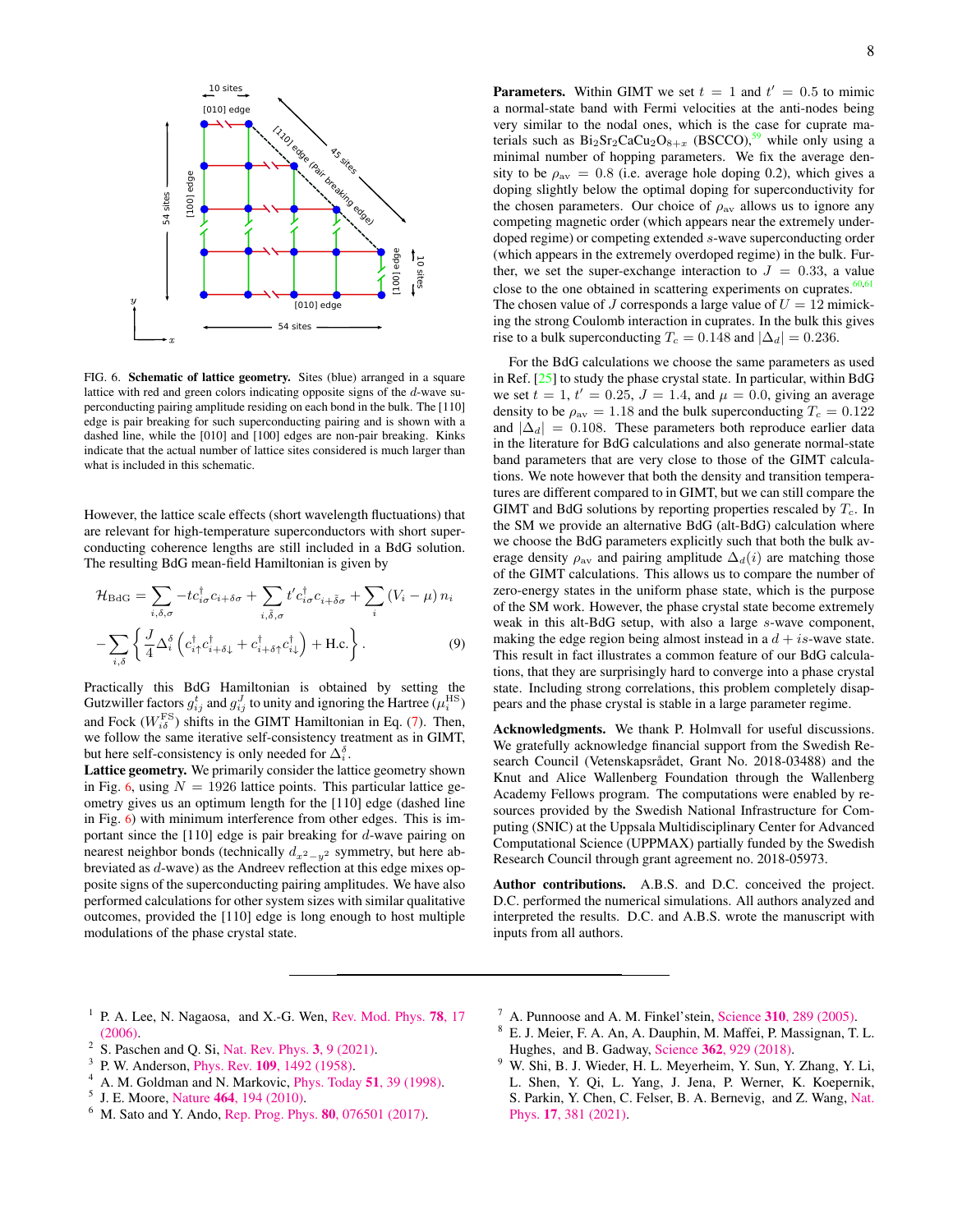- <span id="page-8-0"></span><sup>10</sup> S. Kashiwaya and Y. Tanaka, [Rep. Prog. Phys.](http://dx.doi.org/10.1088/0034-4885/63/10/202) **63**, 1641 (2000).<br><sup>11</sup> T. Löfwander, V. S. Shumeiko and G. Wendin, Supercond, Sc.
- <span id="page-8-1"></span>T. Löfwander, V. S. Shumeiko, and G. Wendin, [Supercond. Sci.](http://dx.doi.org/10.1088/0953-2048/14/5/201) Technol. 14[, R53 \(2001\).](http://dx.doi.org/10.1088/0953-2048/14/5/201)
- <span id="page-8-2"></span><sup>12</sup> S. Ryu and Y. Hatsugai, Phys. Rev. Lett. **89**[, 077002 \(2002\).](http://dx.doi.org/10.1103/PhysRevLett.89.077002)<br><sup>13</sup> M. Seto. Y. Tanska, *Y.* Yede. and T. Yekovama, Phys. Pev. 1
- <span id="page-8-3"></span>M. Sato, Y. Tanaka, K. Yada, and T. Yokoyama, [Phys. Rev. B](http://dx.doi.org/ 10.1103/PhysRevB.83.224511) 83, [224511 \(2011\).](http://dx.doi.org/ 10.1103/PhysRevB.83.224511)
- <span id="page-8-4"></span><sup>14</sup> C. Howald, P. Fournier, and A. Kapitulnik, *[Phys. Rev. B](http://dx.doi.org/10.1103/PhysRevB.64.100504)* 64, [100504 \(2001\).](http://dx.doi.org/10.1103/PhysRevB.64.100504)
- <span id="page-8-5"></span><sup>15</sup> H. Alloul, J. Bobroff, M. Gabay, and P. J. Hirschfeld, [Rev. Mod.](http://dx.doi.org/10.1103/RevModPhys.81.45) Phys. 81[, 45 \(2009\).](http://dx.doi.org/10.1103/RevModPhys.81.45)
- <span id="page-8-6"></span><sup>16</sup> A. C. Potter and P. A. Lee, *Phys. Rev. Lett.* **112**[, 117002 \(2014\).](http://dx.doi.org/10.1103/PhysRevLett.112.117002)
- <span id="page-8-35"></span><sup>17</sup> Honerkamp, C., Wakabayashi, K., and Sigrist, M., [Europhys.](http://dx.doi.org/ 10.1209/epl/i2000-00280-2) Lett. 50[, 368 \(2000\).](http://dx.doi.org/ 10.1209/epl/i2000-00280-2)
- <span id="page-8-36"></span> $18$  T. Löfwander, V. S. Shumeiko, and G. Wendin, [Phys. Rev. B](http://dx.doi.org/10.1103/PhysRevB.62.R14653)  $62$ , [R14653 \(2000\).](http://dx.doi.org/10.1103/PhysRevB.62.R14653)
- <span id="page-8-33"></span><sup>19</sup> A. M. Black-Schaffer, D. S. Golubev, T. Bauch, F. Lombardi, and M. Fogelström, *Phys. Rev. Lett.* 110[, 197001 \(2013\).](http://dx.doi.org/10.1103/PhysRevLett.110.197001)
- <span id="page-8-34"></span><sup>20</sup> Y. Nagai, Y. Ota, and K. Tanaka, Phys. Rev. B 96[, 060503 \(2017\).](http://dx.doi.org/10.1103/PhysRevB.96.060503)
- <span id="page-8-7"></span><sup>21</sup> S. Matsubara and H. Kontani, Phys. Rev. B 101[, 235103 \(2020\).](http://dx.doi.org/10.1103/PhysRevB.101.235103)
- <span id="page-8-8"></span> $22$  M. Håkansson, T. Löfwander, and M. Fogelström, [Nat. Phys.](http://dx.doi.org/10.1038/nphys3383) 11, [755 \(2015\).](http://dx.doi.org/10.1038/nphys3383)
- <span id="page-8-27"></span> $23$  P. Holmvall, A. B. Vorontsov, M. Fogelström, and T. Löfwander, [Nat. Commun.](http://dx.doi.org/10.1038/s41467-018-04531-y) 9, 2190 (2018).
- <span id="page-8-24"></span> $24$  P. Holmvall, M. Fogelström, T. Löfwander, and A. B. Vorontsov, [Phys. Rev. Research](http://dx.doi.org/10.1103/PhysRevResearch.2.013104) 2, 013104 (2020).
- <span id="page-8-9"></span><sup>25</sup> N. W. Wennerdal, A. Ask, P. Holmvall, T. Löfwander, and M. Fo-gelström, [Phys. Rev. Research](http://dx.doi.org/ 10.1103/PhysRevResearch.2.043198) 2, 043198 (2020).
- <span id="page-8-10"></span> $26$  M. S. Kalenkov, M. Fogelström, and Y. S. Barash, [Phys. Rev. B](http://dx.doi.org/10.1103/PhysRevB.70.184505) 70[, 184505 \(2004\).](http://dx.doi.org/10.1103/PhysRevB.70.184505)
- <span id="page-8-11"></span><sup>27</sup> S. Ikegaya and Y. Asano, Phys. Rev. B **95**[, 214503 \(2017\).](http://dx.doi.org/10.1103/PhysRevB.95.214503)
- <span id="page-8-12"></span><sup>28</sup> M. Covington, M. Aprili, E. Paraoanu, L. H. Greene, F. Xu, J. Zhu, and C. A. Mirkin, [Phys. Rev. Lett.](http://dx.doi.org/10.1103/PhysRevLett.79.277) 79, 277 (1997).
- <sup>29</sup> Y. Dagan and G. Deutscher, Phys. Rev. Lett.  $87, 177004$  (2001).
- <span id="page-8-31"></span><sup>30</sup> D. Gustafsson, D. Golubev, M. Fogelström, T. Claeson, S. Kubatkin, T. Bauch, and F. Lombardi, [Nat. Nanotechnol.](http://dx.doi.org/ 10.1038/nnano.2012.214) 8, 25 [\(2013\).](http://dx.doi.org/ 10.1038/nnano.2012.214)
- <span id="page-8-32"></span><sup>31</sup> L. Alff, H. Takashima, S. Kashiwaya, N. Terada, H. Ihara, Y. Tanaka, M. Koyanagi, and K. Kajimura, [Phys. Rev. B](http://dx.doi.org/10.1103/PhysRevB.55.R14757) 55, [R14757 \(1997\).](http://dx.doi.org/10.1103/PhysRevB.55.R14757)
- <span id="page-8-13"></span><sup>32</sup> W. K. Neils and D. J. Van Harlingen, *[Phys. Rev. Lett.](http://dx.doi.org/10.1103/PhysRevLett.88.047001)* **88**, 047001 [\(2002\).](http://dx.doi.org/10.1103/PhysRevLett.88.047001)
- <span id="page-8-14"></span> $33$  D. Scalapino, [Physics Reports](http://dx.doi.org/https://doi.org/10.1016/0370-1573(94)00086-I) 250, 329 (1995).<br> $34$  B W Anderson, B A, Lee M, Banderia, T M
- <span id="page-8-15"></span><sup>34</sup> P. W. Anderson, P. A. Lee, M. Randeria, T. M. Rice, N. Trivedi, and F. C. Zhang, [J. Phys. Condens. Matter](http://dx.doi.org/ 10.1088/0953-8984/16/24/R02) 16, R755 (2004).
- <span id="page-8-16"></span><sup>35</sup> F. C. Zhang, C. Gros, T. M. Rice, and H. Shiba, [Supercond. Sci.](http://dx.doi.org/10.1088/0953-2048/1/1/009) Technol. 1[, 36 \(1988\).](http://dx.doi.org/10.1088/0953-2048/1/1/009)
- <span id="page-8-17"></span><sup>36</sup> A. Paramekanti, M. Randeria, and N. Trivedi, [Phys. Rev. Lett.](http://dx.doi.org/10.1103/PhysRevLett.87.217002) 87, [217002 \(2001\).](http://dx.doi.org/10.1103/PhysRevLett.87.217002)
- <span id="page-8-18"></span><sup>37</sup> R. Sensarma, M. Randeria, and N. Trivedi, [Phys. Rev. Lett.](http://dx.doi.org/10.1103/PhysRevLett.98.027004) 98, [027004 \(2007\).](http://dx.doi.org/10.1103/PhysRevLett.98.027004)
- <span id="page-8-19"></span><sup>38</sup> N. Fukushima, Phys. Rev. B **78**[, 115105 \(2008\).](http://dx.doi.org/10.1103/PhysRevB.78.115105)<br><sup>39</sup> N. Fukushima, C<sub>-</sub>P. Chou, and T. K. Lee, F.
- <span id="page-8-20"></span>N. Fukushima, C.-P. Chou, and T. K. Lee, [Phys. Rev. B](http://dx.doi.org/10.1103/PhysRevB.79.184510) 79, [184510 \(2009\).](http://dx.doi.org/10.1103/PhysRevB.79.184510)
- <span id="page-8-21"></span><sup>40</sup> A. Garg, M. Randeria, and N. Trivedi, Nat. Phys. 4[, 762 \(2008\).](http://dx.doi.org/10.1038/nphys1026)
- <span id="page-8-22"></span><sup>41</sup> D. Chakraborty and A. Ghosal, New J. Phys.  $16$ [, 103018 \(2014\).](http://dx.doi.org/10.1088/1367-2630/16/10/103018)
- <span id="page-8-23"></span><sup>42</sup> J. Zhu, *[Bogoliubov-de Gennes Method and Its Applications](https://books.google.se/books?id=Tep6DAAAQBAJ)*, Lecture Notes in Physics (Springer International Publishing, 2016).
- <span id="page-8-25"></span><sup>43</sup> A. B. Vorontsov, Phys. Rev. Lett.  $102$ [, 177001 \(2009\).](http://dx.doi.org/10.1103/PhysRevLett.102.177001)
- <span id="page-8-26"></span>5. Tang, E. Miranda, and V. Dobrosavljevic, [Phys. Rev. B](http://dx.doi.org/10.1103/PhysRevB.91.020501) 91, [020501 \(2015\).](http://dx.doi.org/10.1103/PhysRevB.91.020501)
- <span id="page-8-28"></span><sup>45</sup> A. P. Schnyder and P. M. R. Brydon, [J. Condens. Matter Phys.](http://dx.doi.org/10.1088/0953-8984/27/24/243201) 27, [243201 \(2015\).](http://dx.doi.org/10.1088/0953-8984/27/24/243201)
- <span id="page-8-29"></span>S. Tang, V. Dobrosavljević, and E. Miranda, *[Phys. Rev. B](http://dx.doi.org/ 10.1103/PhysRevB.93.195109)* 93, [195109 \(2016\).](http://dx.doi.org/ 10.1103/PhysRevB.93.195109)
- <span id="page-8-30"></span><sup>47</sup> J. Y. T. Wei, N.-C. Yeh, D. F. Garrigus, and M. Strasik, *[Phys. Rev.](http://dx.doi.org/10.1103/PhysRevLett.81.2542)* Lett. 81[, 2542 \(1998\).](http://dx.doi.org/10.1103/PhysRevLett.81.2542)
- <span id="page-8-37"></span><sup>48</sup> P. Anderson, [J Phys Chem Solids](http://dx.doi.org/https://doi.org/10.1016/0022-3697(59)90036-8) 11, 26 (1959).
- <span id="page-8-38"></span>A. Ghosal, D. Chakraborty, and N. Kaushal, [Physica B Condens.](http://dx.doi.org/https://doi.org/10.1016/j.physb.2017.08.040) Matter **536**[, 867 \(2018\).](http://dx.doi.org/https://doi.org/10.1016/j.physb.2017.08.040)
- <span id="page-8-39"></span><sup>50</sup> G.-M. Zhang, Y.-f. Yang, and F.-C. Zhang, [Phys. Rev. B](http://dx.doi.org/10.1103/PhysRevB.101.020501) 101, [020501 \(2020\).](http://dx.doi.org/10.1103/PhysRevB.101.020501)
- <span id="page-8-40"></span><sup>51</sup> Y. Cao, V. Fatemi, A. Demir, S. Fang, S. L. Tomarken, J. Y. Luo, J. D. Sanchez-Yamagishi, K. Watanabe, T. Taniguchi, E. Kaxiras, R. C. Ashoori, and P. Jarillo-Herrero, Nature 556[, 80 \(2018\).](http://dx.doi.org/10.1038/nature26154)
- <span id="page-8-41"></span><sup>52</sup> M. C. Gutzwiller, [Phys. Rev. Lett.](http://dx.doi.org/10.1103/PhysRevLett.10.159) 10, 159 (1963).
- <span id="page-8-42"></span><sup>53</sup> B. Edegger, V. N. Muthukumar, and C. Gros, [Advances in Physics](http://dx.doi.org/10.1080/00018730701627707) 56[, 927 \(2007\).](http://dx.doi.org/10.1080/00018730701627707)
- <span id="page-8-43"></span><sup>54</sup> W.-H. Ko, C. P. Nave, and P. A. Lee, [Phys. Rev. B](http://dx.doi.org/10.1103/PhysRevB.76.245113) 76, 245113 [\(2007\).](http://dx.doi.org/10.1103/PhysRevB.76.245113)
- <span id="page-8-44"></span><sup>55</sup> Q.-H. Wang, Z. D. Wang, Y. Chen, and F. C. Zhang, [Phys. Rev.](http://dx.doi.org/ 10.1103/PhysRevB.73.092507) B 73[, 092507 \(2006\).](http://dx.doi.org/ 10.1103/PhysRevB.73.092507)
- <span id="page-8-46"></span><sup>56</sup> R. B. Christensen, P. J. Hirschfeld, and B. M. Andersen, [Phys.](http://dx.doi.org/10.1103/PhysRevB.84.184511) Rev. B 84[, 184511 \(2011\).](http://dx.doi.org/10.1103/PhysRevB.84.184511)
- <span id="page-8-45"></span><sup>57</sup> K.-Y. Yang, W. Q. Chen, T. M. Rice, M. Sigrist, and F.-C. Zhang, New J. Phys. 11[, 055053 \(2009\).](http://dx.doi.org/ 10.1088/1367-2630/11/5/055053)
- <span id="page-8-47"></span><sup>58</sup> D. Chakraborty, R. Sensarma, and A. Ghosal, [Phys. Rev. B](http://dx.doi.org/10.1103/PhysRevB.95.014516) 95, [014516 \(2017\).](http://dx.doi.org/10.1103/PhysRevB.95.014516)
- <span id="page-8-48"></span> $^{59}$  M. R. Norman, Phys. Rev. B 75[, 184514 \(2007\).](http://dx.doi.org/10.1103/PhysRevB.75.184514)<br> $^{60}$  M. R. Norman, A. Flower, J. E. Schnogmoute, and
- <span id="page-8-49"></span>K. B. Lyons, P. A. Fleury, L. F. Schneemeyer, and J. V. Waszczak, [Phys. Rev. Lett.](http://dx.doi.org/10.1103/PhysRevLett.60.732) 60, 732 (1988).
- <span id="page-8-50"></span><sup>61</sup> J. M. Tranquada, G. Shirane, B. Keimer, S. Shamoto, and M. Sato, Phys. Rev. B 40[, 4503 \(1989\).](http://dx.doi.org/ 10.1103/PhysRevB.40.4503)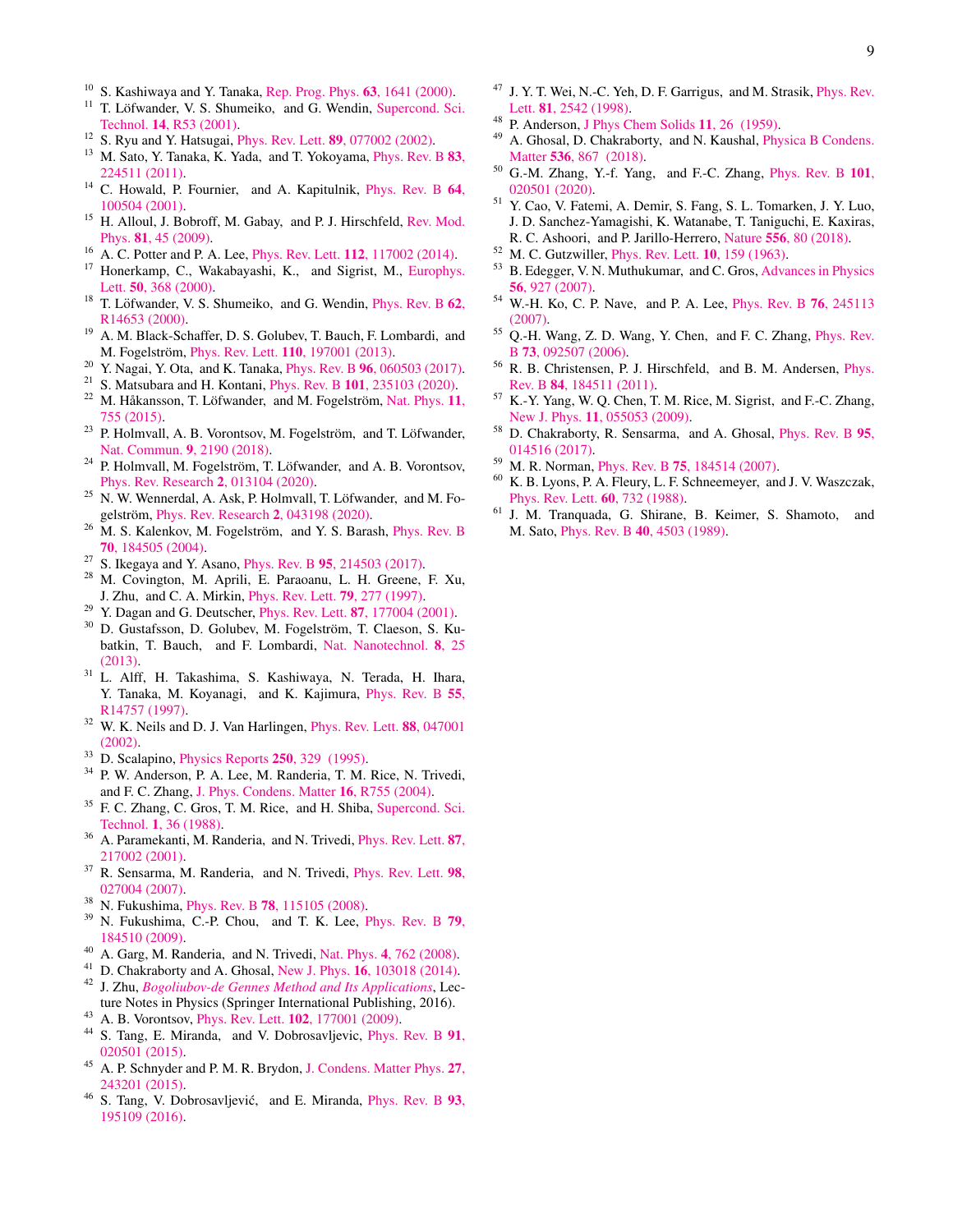## Supplementary Material for "Disorder-robust phase crystal in high-temperature superconductors from topology and strong correlations"

In this Supplementary Material (SM) we provide additional details to further support some of the results in the main text. In particular, we first show the temperature dependence of the low-energy eigenvalues of the ground state for a clean superconductor, then we provide a detailed discussion on the relation between the number of zero-energy states and the local charge density in the uniform phase state of a clean superconductor, and finally we illustrate the disorder robustness of phase crystals in GIMT with a different model for the disorder.

#### 15 (a) GIMT (b) BdG 15  $\vec{T} = 0.17 \text{ T}$  $T = 0.21 T$ c c 5 5  $\circ$ n−N n−<br>N− 0 0  $0.08 = T/T$ O c −5 0.11 −5 Ō  $0.08 = T/T$ ō  $0.12$ c s 0.11  $0.15 > T$ 0.12 s 0.18 −15 −15 0.15 0.2 Δ  $0.18 > T$ Δ  $0.27 > T$ −0.01 0 0.01 −0.01 0 **E** 0.01 E n E n

### I. TEMPERATURE DEPENDENCE OF THE LOW-ENERGY EIGENVALUES

FIG. S1. Temperature dependence of the distribution of low-energy eigenvalues for clean sample. The temperature evolution of  $E_n$  of the ground state (the state with lowest free energy: the phase crystal state for  $T < T^*$  and the uniform phase state for  $T > T^*$ ) are shown for GIMT (a) and BdG (b). The full gap in GIMT disappears for  $T > T_s$  with the slope of the curve increasing very slowly as  $T^*$  is approached. In contrast, the slopes of the curves change monotonically with temperature in BdG. Note that  $E_n$  for  $T/T_c = 0.2$  and  $T/T_c = 0.27$  are not shown in (b), as the distribution does not change with temperature for  $T^* < T < T_c$ .

In Fig. [3](#page-3-0) of the main text we show the distribution of the low-energy eigenvalues of a clean sample but only for one specific low temperature. To offer complementary data, we plot in Fig. [S1](#page-1-0) the temperature evolution of the eigenvalues  $E_n$  of the ground state, i.e. the phase crystal state for  $T < T^*$  and the uniform phase state for  $T > T^*$ . Within the GIMT, where strong correlation effects are included, we see in Fig.  $\text{S1(a)}$  $\text{S1(a)}$  $\text{S1(a)}$  that there are two temperature regimes for  $T < T^*$ . First, for  $T \leq T_s$ , where  $T_s$  marks the emergence of an extended s-wave component at the edge, the full gap in  $E_n$  around zero energy reduces with increased temperature. Furthermore, with increasing temperature, more states move toward zero energy, as seen from the increased curve slopes. The rate of slope increase is strong in this temperature regime. Secondly, for  $T_s < T \leq T^*$  the rate at which the states move towards zero energy is much slower with increasing temperature and eventually the distribution  $E_n$  reaches that of the uniform phase state found at  $T = T^*$ . We note here that these temperature dependencies found below  $T^*$  are affecting the eigenvalues of the system, and are as such a temperature effect that goes beyond the standard temperature broadening of physical properties caused by the Fermi-Dirac distribution of electrons. As such, they will cause temperature effects, such as conductance peak broadening, that cannot be related to standard Fermi-Dirac temperature broadening. In the uniform phase state the low-energy  $E_n$  are instead insensitive to temperature. In Fig.  $S1(b)$  $S1(b)$  we present the corresponding plot within BdG where strong correlations effects are ignored. Here, the rate at which the  $E_n$  distribution approaches the uniform phase state is essentially monotonic in temperature and there is also no emerging s-wave component leaving the spectrum ungapped at all temperatures. This contrasting temperature evolution of the eigenvalues is also responsible for a larger  $T^*$  in GIMT.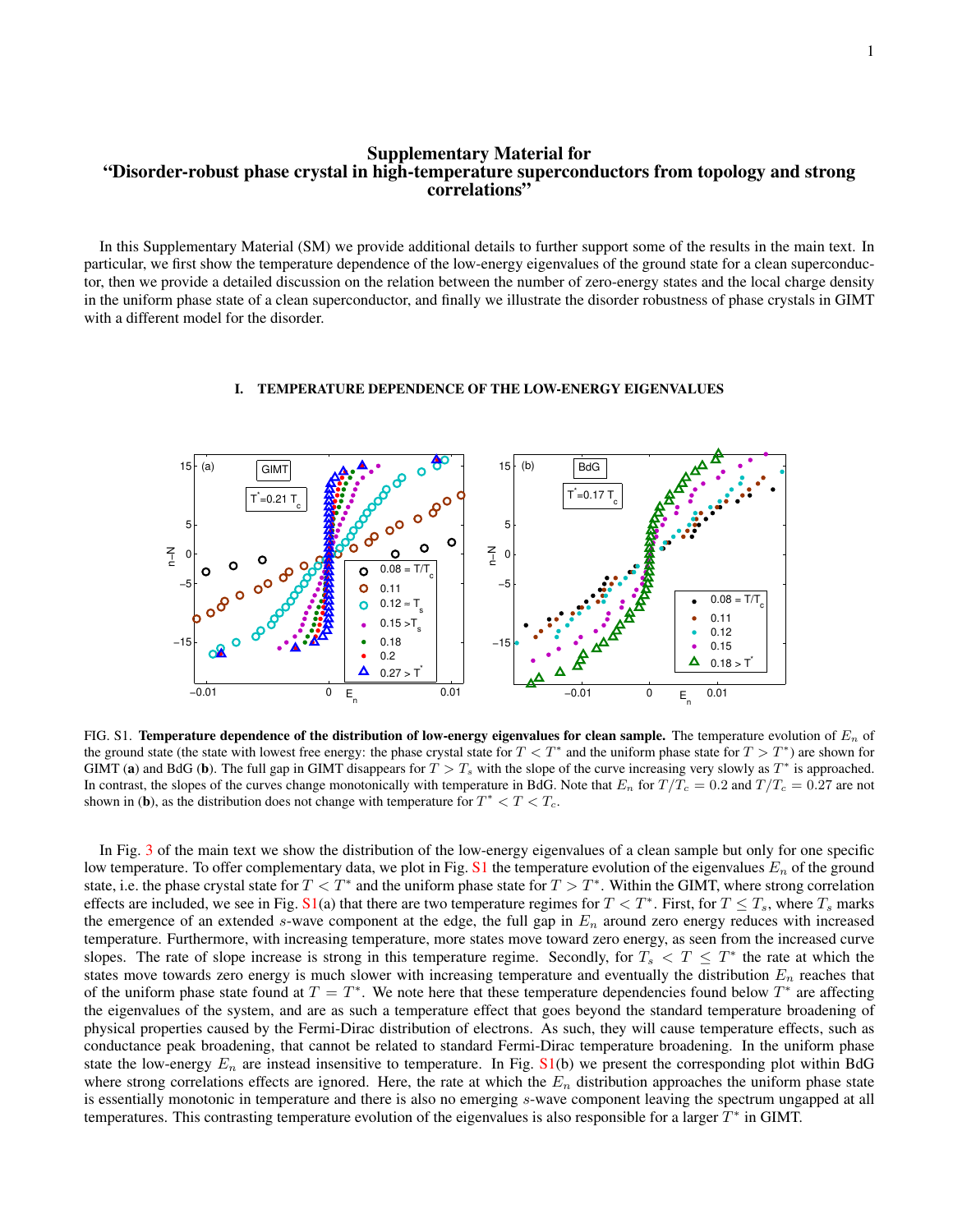

FIG. S2. Role of local density for clean sample. Spatial color maps of the charge density  $\rho_i$  in GIMT (a) and alt-BdG (b) for the uniform phase state at a temperature  $T = 0.08T_c$  in a clean superconductor. Note the exact same bulk charge density (and same pairing amplitude). (c) Distribution of low-energy eigenvalues  $E_n$  of GIMT and alt-BdG. (d) Fermi surface of bands with homogeneous  $\mu$  fixed such that homogeneous charge density is  $\rho = 0.8$  (bulk),  $\rho = 0.85$  (edge density in GIMT) and  $\rho = 0.45$  (edge density in alt-BdG). Dotted line indicates the nodal  $k_x = -k_y$  line of the bulk d-wave superconductor, red dots the superconducting nodal points, and double black arrows with  $\Lambda_i$  labels the distance between superconducting nodal points that sets the lateral extent of the flat band of zero-energy edge states.

## II. RELATION BETWEEN NUMBER OF ZERO-ENERGY STATES AND LOCAL CHARGE DENSITY

In this section, we discuss in more detail the reasons behind the increased number of zero-energy states at the edge in the pres-ence of strong correlations, as shown in Fig. [3\(](#page-3-0)a) of the main text, and why an application of the bulk-boundary correspondence using bulk properties is unattainable when strong correlations effects are included.

Strong electron correlations modify the properties of a system in primarily two ways. First, strong correlations renormalize the hopping amplitudes and the super-exchange interaction through the Gutzwiller factors, even in the absence of any inhomogeneity. Secondly, these renormalization factors,  $g_{ij}^t$  and  $g_{ij}^J$ , depend on the local charge density and consequently alter the effects of any inhomogeneity. In order to probe the importance of strong correlations for the zero-energy edge states, we need to focus on the inhomogeneous effects caused by the edge. We can do this by comparing our strongly correlated results with an alternative BdG (alt-BdG) calculation where we choose parameters such that the bulk solution in the absence of any disorder is exactly the same as in GIMT. Thus, in the alt-BdG calculation we choose t, t', J and  $\mu$  such that the bulk homogeneous solution, both charge density and superconducting pairing amplitude, of Eq.  $(7)$  and Eq.  $(9)$  match exactly. In Fig.  $S2(a,b)$  $S2(a,b)$  we show the resulting spatial color maps of the local charge density  $\rho_i$  in the uniform phase state in a clean sample obtained in GIMT and alt-BdG, respectively. By construction, the bulk charge densities are exactly the same in both plots. However, the edge density shows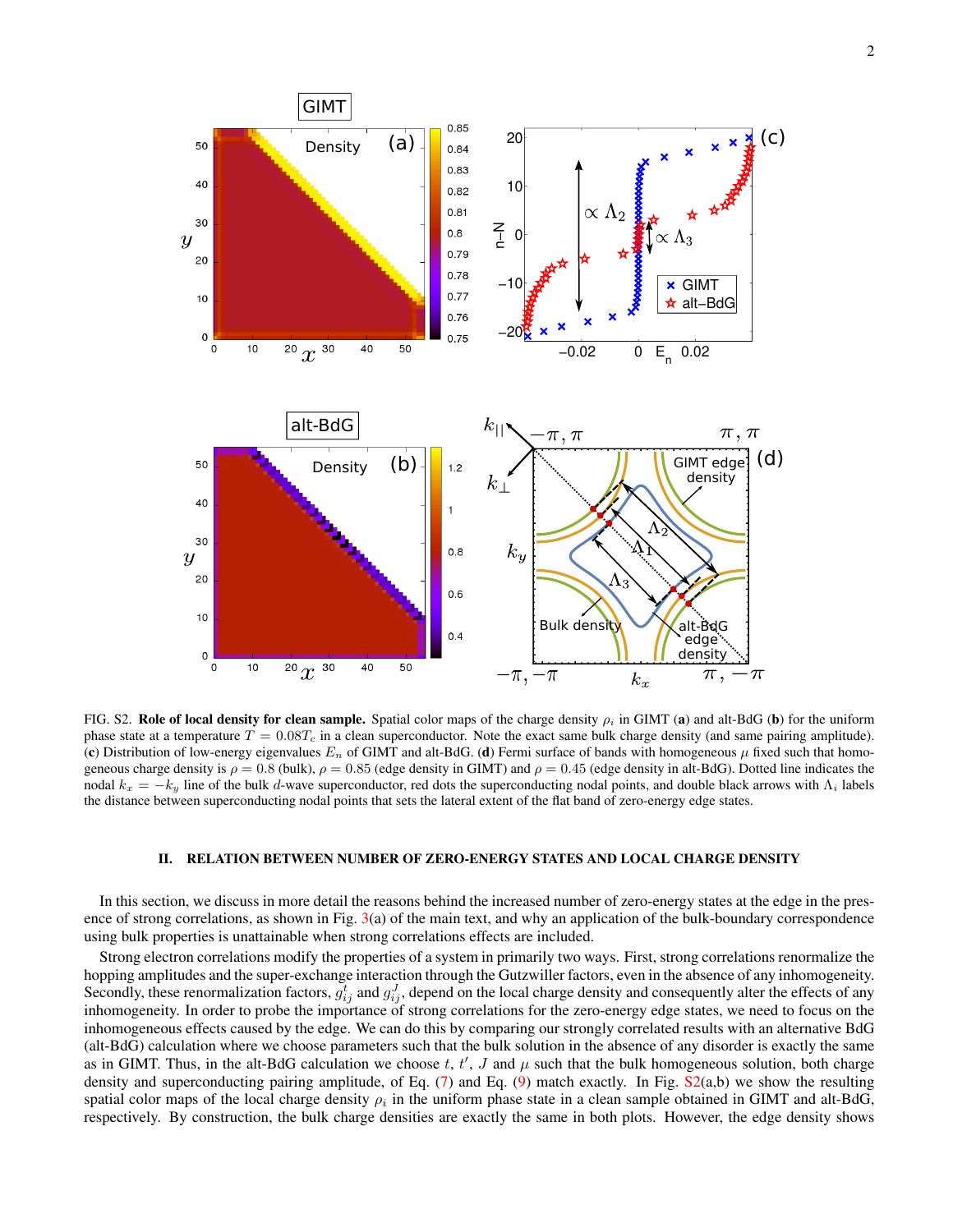contrasting features: within GIMT  $\rho_{\text{edge}} > \rho_{\text{bulk}}$ , while within alt-BdG  $\rho_{\text{edge}} < \rho_{\text{bulk}}$ . The increase in the charge density at the edge in GIMT is mainly due to the local Hartree shift  $\mu_i^{\rm HS}$  given in Eq. [\(8\)](#page-6-3). The most significant contribution to  $\mu_i^{\rm HS}$  comes from the derivatives of  $g_{i,i+\delta}^t$  on the nearest neighbor bonds, i.e. the first term in Eq. [\(8\)](#page-6-3). Since  $\partial g_{i,i+\delta}^t/\partial \rho_i < 0$  and the sites on the edge have only two nearest neighbors,  $\mu_{\rm edge}^{\rm HS}<\mu_{\rm bulk}^{\rm HS}$ . As a consequence, within GIMT edges very generally host a larger charge density than the bulk, not just for the system parameters used to produce Fig. [S2.](#page-2-0) In contrast, the charge density at system edges in (alt-)BdG, where strong correlation effects are ignored, is either lower (as in Fig.  $S(2(b))$ ) or very similar to the bulk density (as in Fig.  $1(d)$  $1(d)$ ), depending on the bulk band structure. To summarize, the charge density behavior at the edges in Fig.  $S2(a,b)$  $S2(a,b)$  is very generic for GIMT and BdG solutions, respectively.

Now that we have fixed the bulk to be the same in GIMT and alt-BdG, we can directly compare the number of zero-energy edge states between the two methods and check how they compare and also how that compares with the prediction of the bulkboundary correspondence. In Fig. [S2\(](#page-2-0)c) we plot the distribution of the low-energy eigenvalues for the uniform phase state in a clean superconductor. We find that the number of zero-energy states is much larger in GIMT than in alt-BdG, quite similar to the results in the main text where we instead compared GIMT to BdG. Most notably, we find a very different number of zero-energy states in GIMT and alt-BdG, despite exactly the same bulk properties. Thus we have explicitly shown that applying the bulk-boundary correspondence using the bulk properties cannot possibly generate the correct number of edge states in both cases

To explain this discrepancy between number of edge states and the bulk properties, we plot in Fig. [S2\(](#page-2-0)d) the Fermi surface for three different cases: (1) a band giving the bulk charge density (yellow), (2) a band giving a bulk density equal to the edge density of GIMT (green), and (3) a band giving the bulk density equal to the edge density of alt-BdG (blue). Due to translational invariance along  $x_{\parallel}$ , the edge states of the [110] edge form one-dimensional flat bands at zero energy that terminate at the bulk superconducting nodal points, indicated for each case by the red dots in Fig. [S2\(](#page-2-0)d). The number of zero-energy edge states is thus proportional to the distance between these bulk nodal points, indicated by the black double-arrows and  $\Lambda_i$  labels for the three bands  $i = 1, 2, 3$ . As a consequence, the number of zero-energy edge states is directly related to the normal-state band structure and its corresponding charge density. However, the problem in a real system is to know which charge density to use when it is changing between the edge and the bulk? With the edge states physically most connected to the edge charge density, it is natural to assume that the number of zero-energy edge states is more related to the edge charge density than that of the bulk. Based on this assumption connecting the edge charge density with number of zero-energy states, the number of zero-energy states becomes proportional to  $\Lambda_3$  in alt-BdG, but  $\Lambda_2$  in GIMT, as shown in Fig. [S2\(](#page-2-0)c,d). Since  $\Lambda_2 > \Lambda_3$  and also  $\Lambda_2 > \Lambda_1$ , we always get more zero-energy states in the GIMT solution than in any BdG solution, even if the bulk conditions are exactly the same, as we also see in our numerical results. We thus conclude that a simple-minded application of the bulk-boundary correspondence to extract the number of zero-energy states from the bulk band structure and its charge density is not correct, especially not in the presence of strong correlations where the charge density at the edge always increases, irrespective of the normal state in the bulk. Additionally, our results show that including strong correlations always leads to more zero-energy edge states due to an enhanced edge charge density, which enhances the stability of the phase crystal state in the presence of strong correlations.

### III. DISORDER ROBUSTNESS OF PHASE CRYSTAL STATE FOR CONCENTRATION DISORDER

In the main text, we show the results for 'Anderson type' disorder, where a random potential  $V_i$  is added to each lattice site. To verify that our results are not sensitive to this particular choice of disorder, we also consider another model of disorder, referred to as concentration disorder, where  $V_i = V_0 = 1$  only on a given  $n_{\rm imp}$  fraction of randomly chosen lattice sites, while  $V_i = 0$ for all other sites. Thus concentration disorder contains fewer but stronger scatterers, while Anderson disorder instead generates a continuum of relatively weaker scatterers. The results when using concentration disorder are shown in Fig. [S3,](#page-3-0) where we plot the color density maps of  $sin(\theta)$  in both GIMT and BdG for different concentrations  $n_{\text{imp}}$ . The remarkable robustness of the phase crystal state in GIMT persists even up to the very high disorder concentration  $n_{\text{imp}} = 20\%$ , which only induces minor irregularities in the phase crystal modulations. In contrast, the phase crystal state in BdG is extremely sensitive to concentration disorder, with the modulations getting disrupted even for a low concentration  $n_{\text{imp}} = 5\%$ . We thus conclude that the disorder results obtained in the main text are not sensitive to the type of the disorder and the phase crystal state is robust to all types of (non-magnetic) disorder when strong correlations are appropriately included.